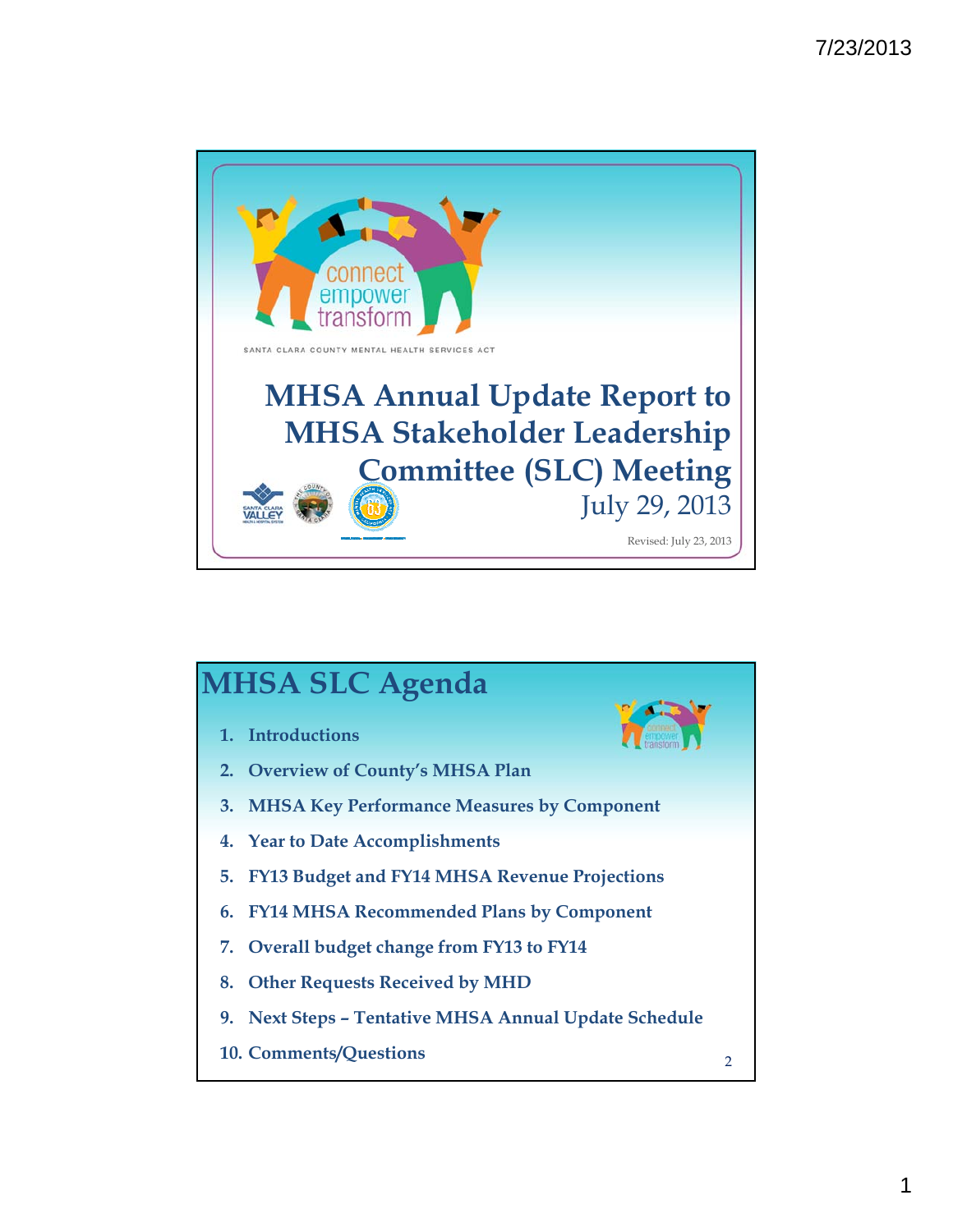

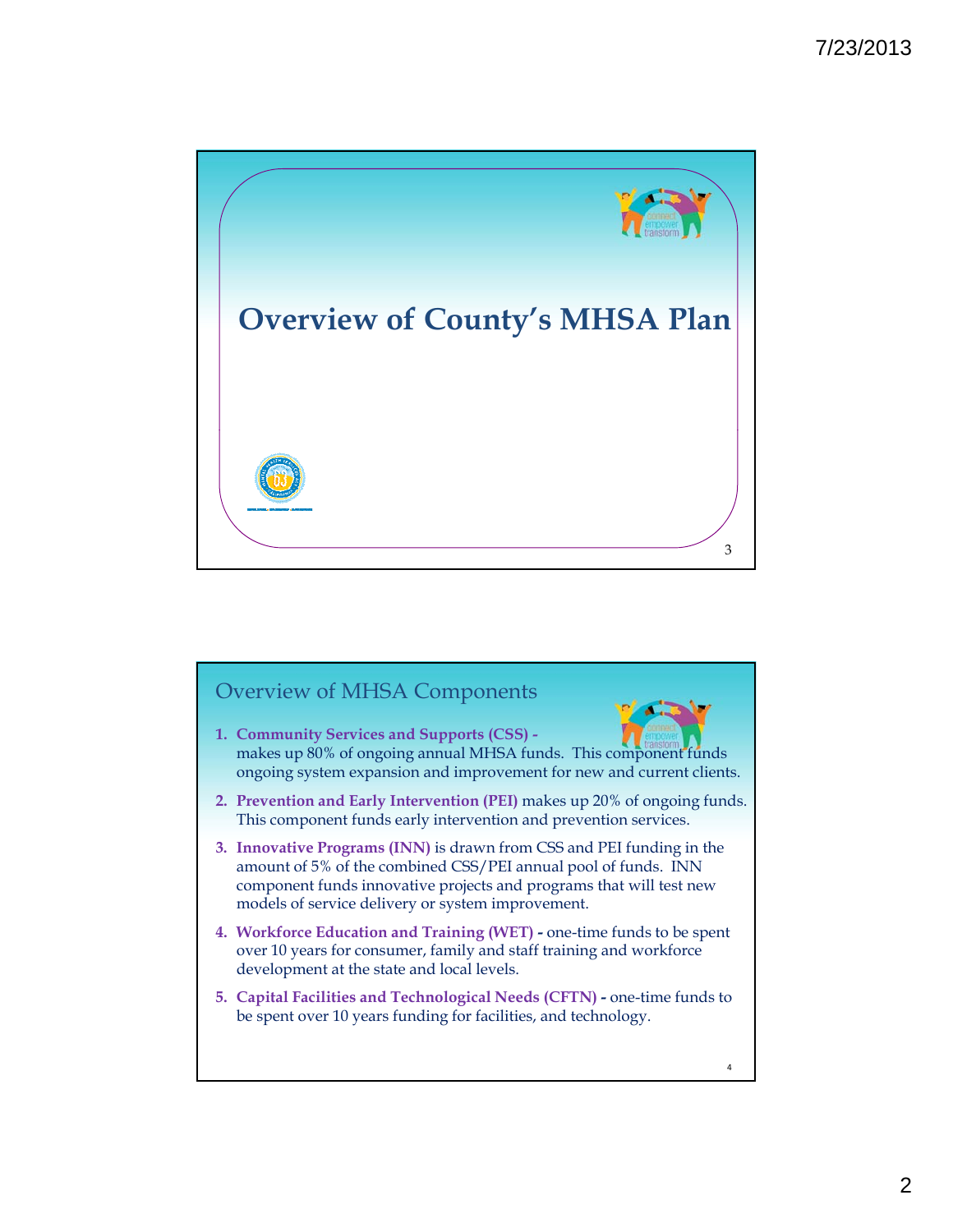

|                                                                                                                                                                                                                                                                                                                                                                                                                                                                                                                                                                               |                                                                                                                                                                                                                                                                                                                                                                                  | MHSA Key Performance Measures by Plan Component                                                                                                                                           |                                                                                                                                                                                                                                                                                                                                                                                                                                                                                                                                                                   |                                                                                                                                                                                                                                                                                                                                                                                                                                                                                                                                                                                                                                                                                                                                                                                                                                                                                                                                                                                                                                                                                                                                                                  |
|-------------------------------------------------------------------------------------------------------------------------------------------------------------------------------------------------------------------------------------------------------------------------------------------------------------------------------------------------------------------------------------------------------------------------------------------------------------------------------------------------------------------------------------------------------------------------------|----------------------------------------------------------------------------------------------------------------------------------------------------------------------------------------------------------------------------------------------------------------------------------------------------------------------------------------------------------------------------------|-------------------------------------------------------------------------------------------------------------------------------------------------------------------------------------------|-------------------------------------------------------------------------------------------------------------------------------------------------------------------------------------------------------------------------------------------------------------------------------------------------------------------------------------------------------------------------------------------------------------------------------------------------------------------------------------------------------------------------------------------------------------------|------------------------------------------------------------------------------------------------------------------------------------------------------------------------------------------------------------------------------------------------------------------------------------------------------------------------------------------------------------------------------------------------------------------------------------------------------------------------------------------------------------------------------------------------------------------------------------------------------------------------------------------------------------------------------------------------------------------------------------------------------------------------------------------------------------------------------------------------------------------------------------------------------------------------------------------------------------------------------------------------------------------------------------------------------------------------------------------------------------------------------------------------------------------|
| <b>Community Services &amp;</b><br><b>Supports (CSS)</b>                                                                                                                                                                                                                                                                                                                                                                                                                                                                                                                      | <b>Prevention &amp; Early Intervention</b><br>(PEI)                                                                                                                                                                                                                                                                                                                              | Innovation<br>(INN)                                                                                                                                                                       | <b>Workforce Education &amp; Training</b><br>(WET)                                                                                                                                                                                                                                                                                                                                                                                                                                                                                                                | <b>Capital Facilities &amp; Technology</b><br>Needs (CFTN)                                                                                                                                                                                                                                                                                                                                                                                                                                                                                                                                                                                                                                                                                                                                                                                                                                                                                                                                                                                                                                                                                                       |
| • Reduction of subjective<br>suffering from mental illness<br>Increase meaningful use of time<br>and capabilities in school, work,<br>activity<br>Reduce homelessness and<br>increase safe and permanent<br>housing<br>Increase access to substance<br>abuse treatment<br>· Increase natural networks of<br>supportive relationships<br>· Reduction in multiple foster care<br>placements<br>· Reduction in<br>incarceration/juvenile justice<br>involvement<br>· Reduction in disparities in<br>service access<br>· Increase in self-help and<br>consumer/family involvement | • Reduction of Stigma and<br>Discrimination<br>Reduction of Disparities in<br>Access to Mental Health<br>Services<br>• Reduction of Psycho-Social<br>Impact of Trauma<br>• Prevention and Early<br>Intervention of At-Risk Children.<br>Youth and Young Adult<br>Populations experiencing onset<br>of serious Psychiatric Illness<br>Reduction and Prevention of<br>Suicide Risk | · Increase access to underserved<br>groups<br>• Increase the quality of services,<br>including better outcomes<br>• Promote interagency<br>collaboration<br>• Increase access to services | • Have a workforce fully<br>integrated and reflective of the<br>cultural and ethnic diversity of<br>consumers and family members<br>at all levels of the workforce,<br>including employees, interns,<br>and volunteers<br>• Provide employment<br>opportunities and integrated<br>support mechanisms<br>throughout the system<br>• Enhance staff training and<br>develop opportunities and<br>career pathways for County and<br>Community Based Organization<br>(CBO) staff<br>• Provide training and educational<br>opportunities in the mental<br>health system | • Provide a comprehensive<br>electronic medical record for<br>consumers that can be shared<br>in a secure & shared across<br>service providers (EHR Project)<br>• Create a single data repository<br>for all of the MHD information<br>(EDW Project)<br>• Provide computer labs and<br>basic PC skills training for<br>consumers in established<br>Wellness Centers across the<br>County (CLC Project)<br>Enhance the current Mental<br>Health Department website<br>(WEB Project)<br>Provide a housing and/or bed<br>availability database (BHX<br>Project)<br>· Create secure, real-time data<br>system of client records<br>accessible across agencies to<br>provide a cross agency view of<br>registered consumer's<br>demographic, service & other<br>information (CHR Project)<br>. Improve access to high risk<br>populations in the downtown &<br>east San Jose service areas:<br>areas with the highest<br>concentration of at-risk vouth<br>(Medi-Plex Project)<br>• Improve the current space for<br>Self-Help Center to have a<br>computer training room &<br>several activity rooms which will<br>allow multiple group activities<br>(DTMH Project) |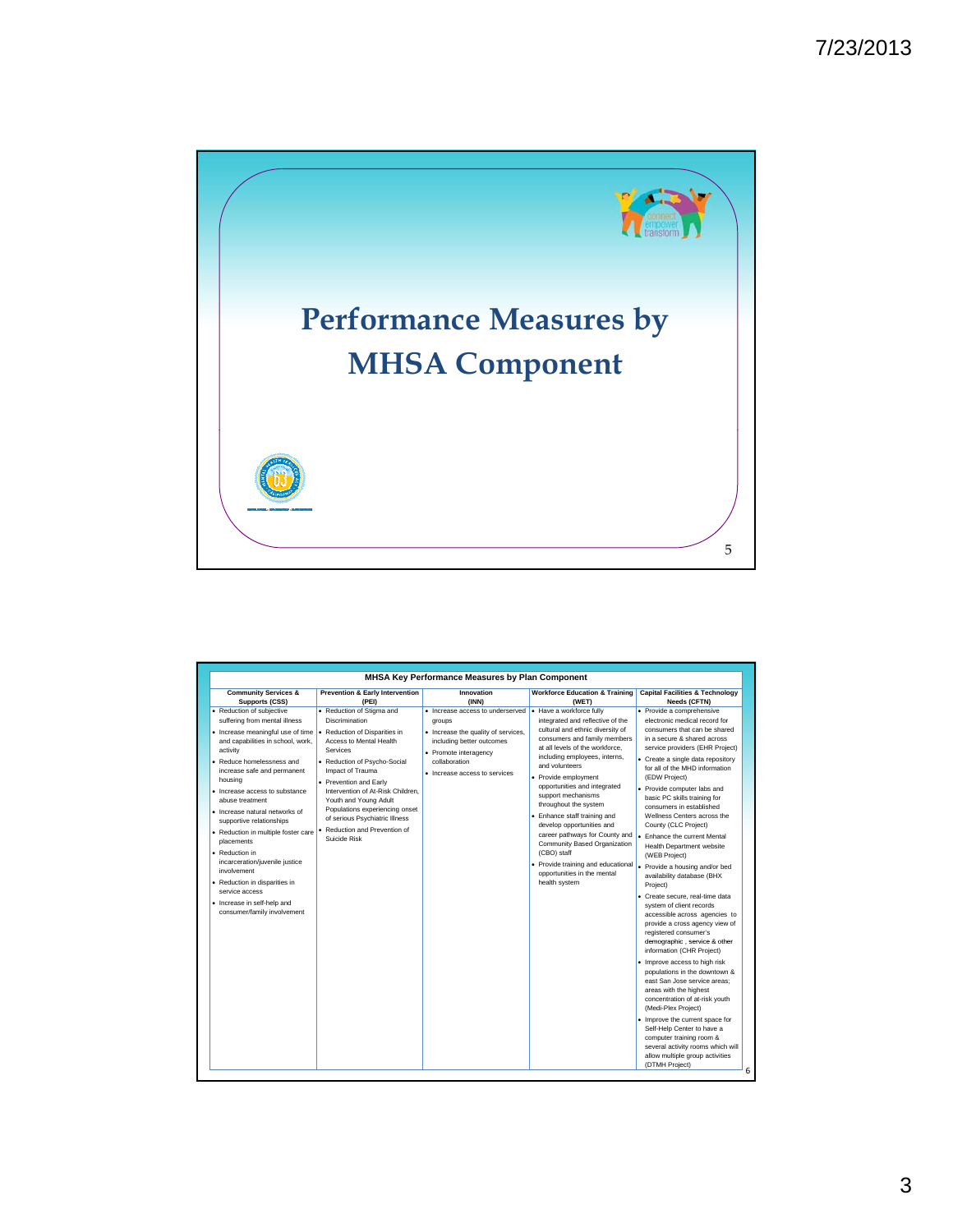

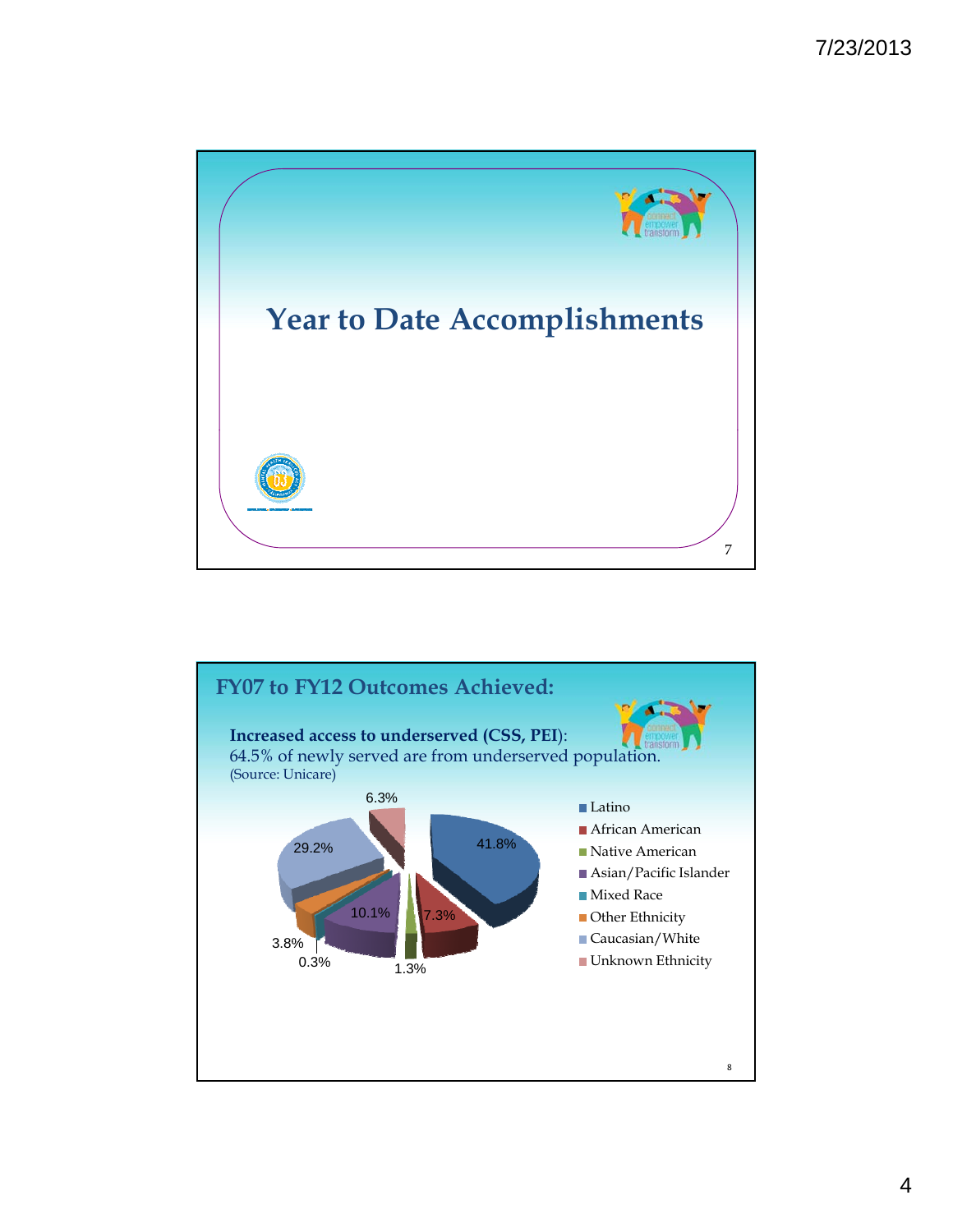

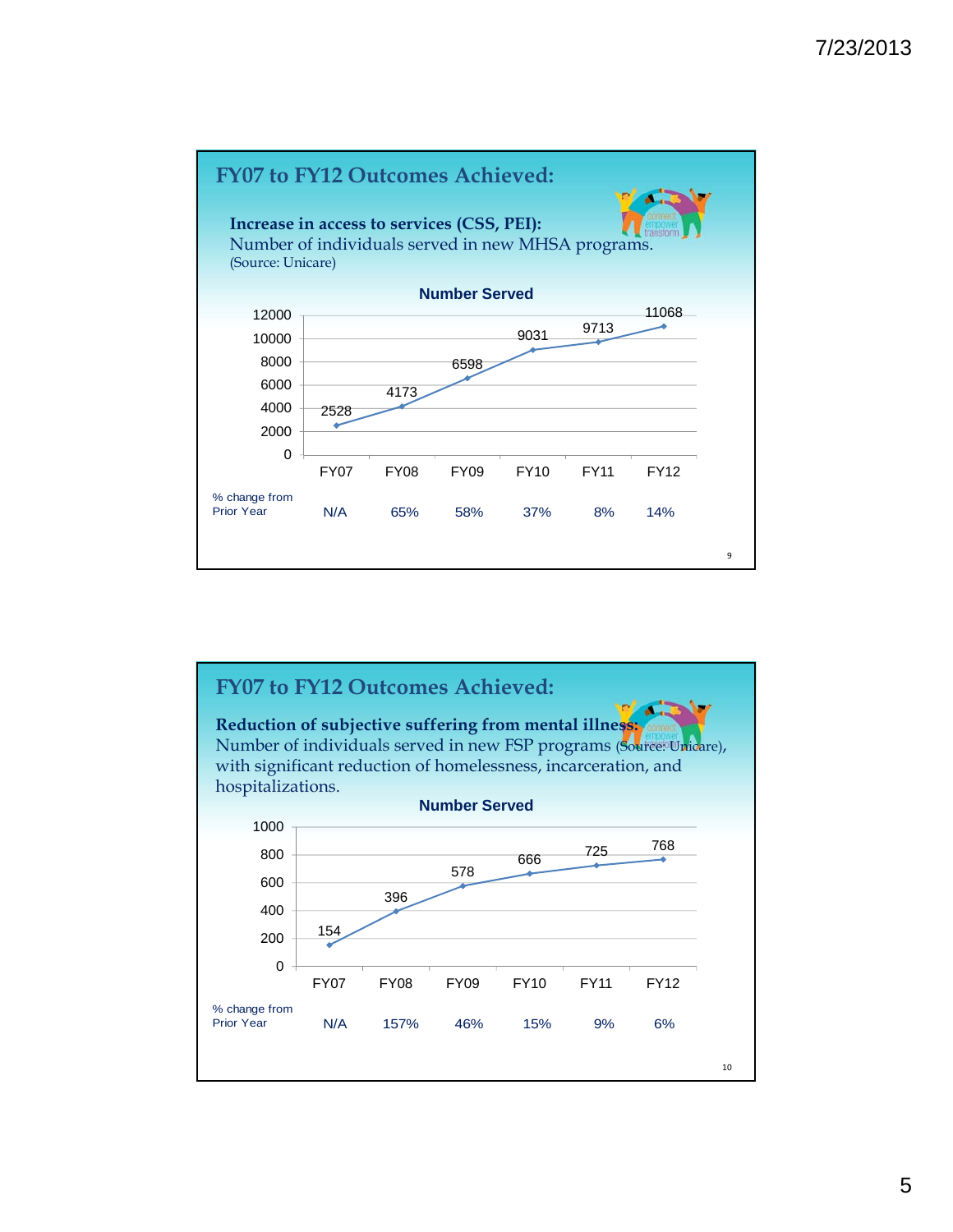## **FY07 to FY12 Outcomes Achieved:**

Increased self-help and consumer/family involvement **A** (i.e., recovery oriented services) (WET) – close to 500 trainings in multiple Evidenced Based Practices have been provided resulting in a better trained and more diverse workforce.

| <b>WET Plans:</b> | <b>W2</b> : Promising Practice-                   | W3: Improved Services                                        | W4: Welcoming          | W5: WET Collaboratio |
|-------------------|---------------------------------------------------|--------------------------------------------------------------|------------------------|----------------------|
|                   | <b>Based Training In Adult</b>                    | & Outreach to Unserved Consumers and Family with Key Systems |                        |                      |
|                   | Recovery Principles And                           | and Underserved                                              | Members                |                      |
|                   | Child, Adolescent And                             | Populations                                                  |                        |                      |
|                   | <b>Family Service Models</b>                      |                                                              |                        |                      |
| # Trainings:      | 358                                               | 68                                                           | 43                     | 12                   |
| Some of the       | -- MORS                                           | -- Various cultural                                          | -- Welcoming Trainings | --CIT Trainings      |
| Types of          | -- Motivational Interviewing competency trainings |                                                              | -- Client Culture      |                      |
| Trainings         | -- Co-Occurring Disorders                         |                                                              | Trainings              |                      |
|                   | Provided but - Clinical Supervision               |                                                              |                        |                      |
| not limited       | -- SSI Benefits Training                          |                                                              |                        |                      |
| to:               | -- Bridges Out of Poverty                         |                                                              |                        |                      |
|                   | -- Laugh Yourself Safe                            |                                                              |                        |                      |
|                   | -- Peer Run Start Up 101                          |                                                              |                        |                      |
|                   | -- CANS Training                                  |                                                              |                        |                      |
|                   | -- Bridges Out of Poverty                         |                                                              |                        |                      |
|                   | -- Trauma Focused                                 |                                                              |                        |                      |
|                   | Cognitive Behavioral                              |                                                              |                        |                      |
|                   |                                                   |                                                              |                        |                      |
|                   |                                                   |                                                              |                        |                      |
|                   |                                                   |                                                              |                        | 11                   |

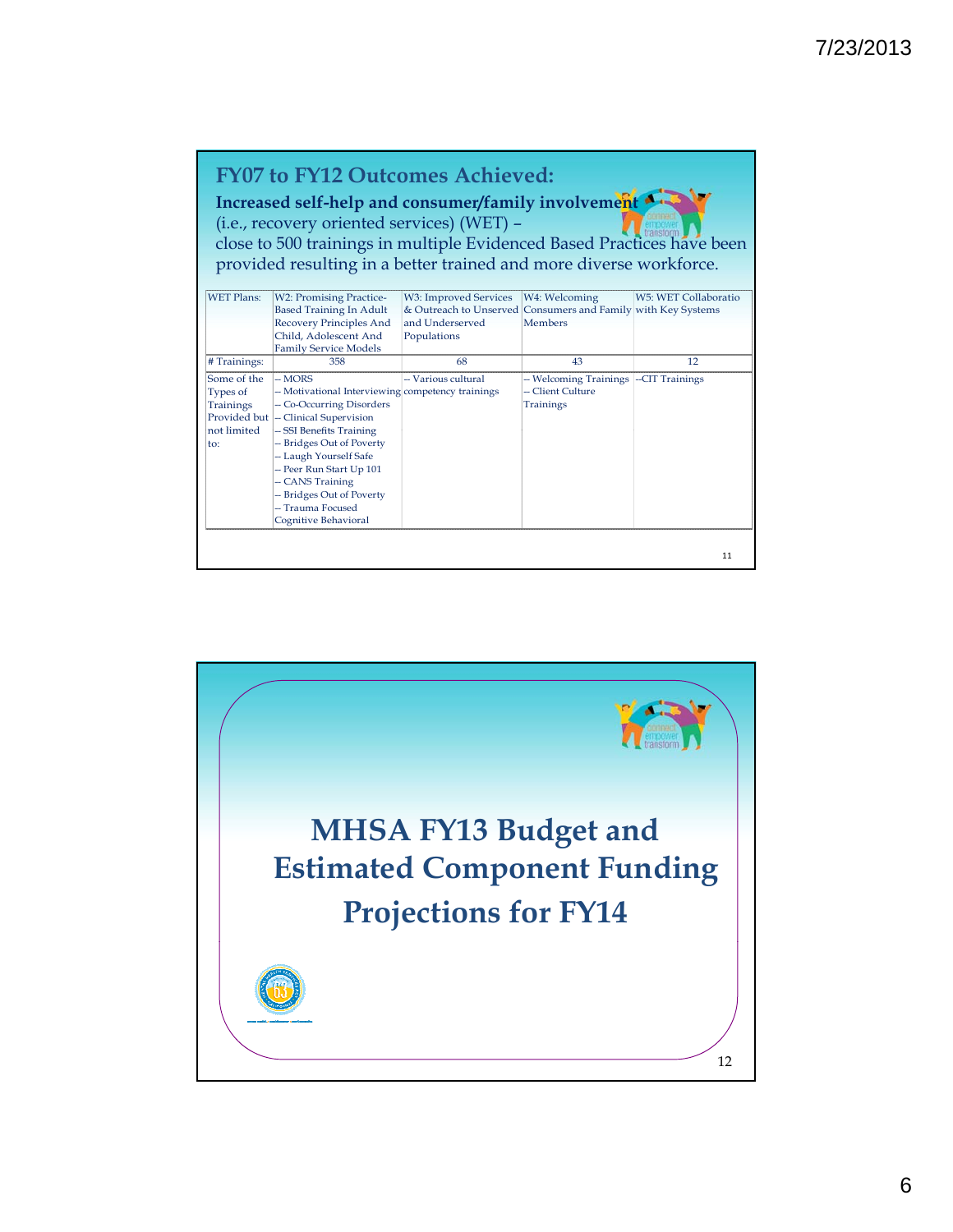## MHD's FY13 MHSA Budget



13

CSS, PEI, and INN: Funds subject to a 3-year reversion period.

| Component   Ongoing |              | One-Time    | Total        |
|---------------------|--------------|-------------|--------------|
| CSS                 | \$42,109,836 | \$925,409   | \$43,035,245 |
| <b>PEI</b>          | \$13,686,913 | \$6,524,726 | \$20,211,639 |
| <b>INN</b>          | \$4,669,029  | \$2,053,085 | \$6,722,113  |
| Total               | \$60,465,778 | \$9,503,220 | \$69,968,998 |

|             | <b>One-Time Funds</b> | County's MHSA WET and CFTN<br>WET and CFTN: one-time funds subject to a 10-year reversion period. |                |             |              |
|-------------|-----------------------|---------------------------------------------------------------------------------------------------|----------------|-------------|--------------|
| Component   | FY06-07               | <b>FY07-08</b>                                                                                    | <b>FY08-09</b> | FY09-10     | Total        |
| WET         | \$4,799,400           | \$5,171,300                                                                                       |                | \$2,000,000 | \$11,970,700 |
| <b>CFTN</b> |                       | \$16,205,300                                                                                      | \$5,091,700    |             | \$21,297,000 |
| Total       | \$4,799,400           | \$21,376,600                                                                                      | \$5,091,700    | \$2,000,000 | \$33,267,700 |
|             |                       |                                                                                                   |                |             |              |
|             |                       |                                                                                                   |                |             | 14           |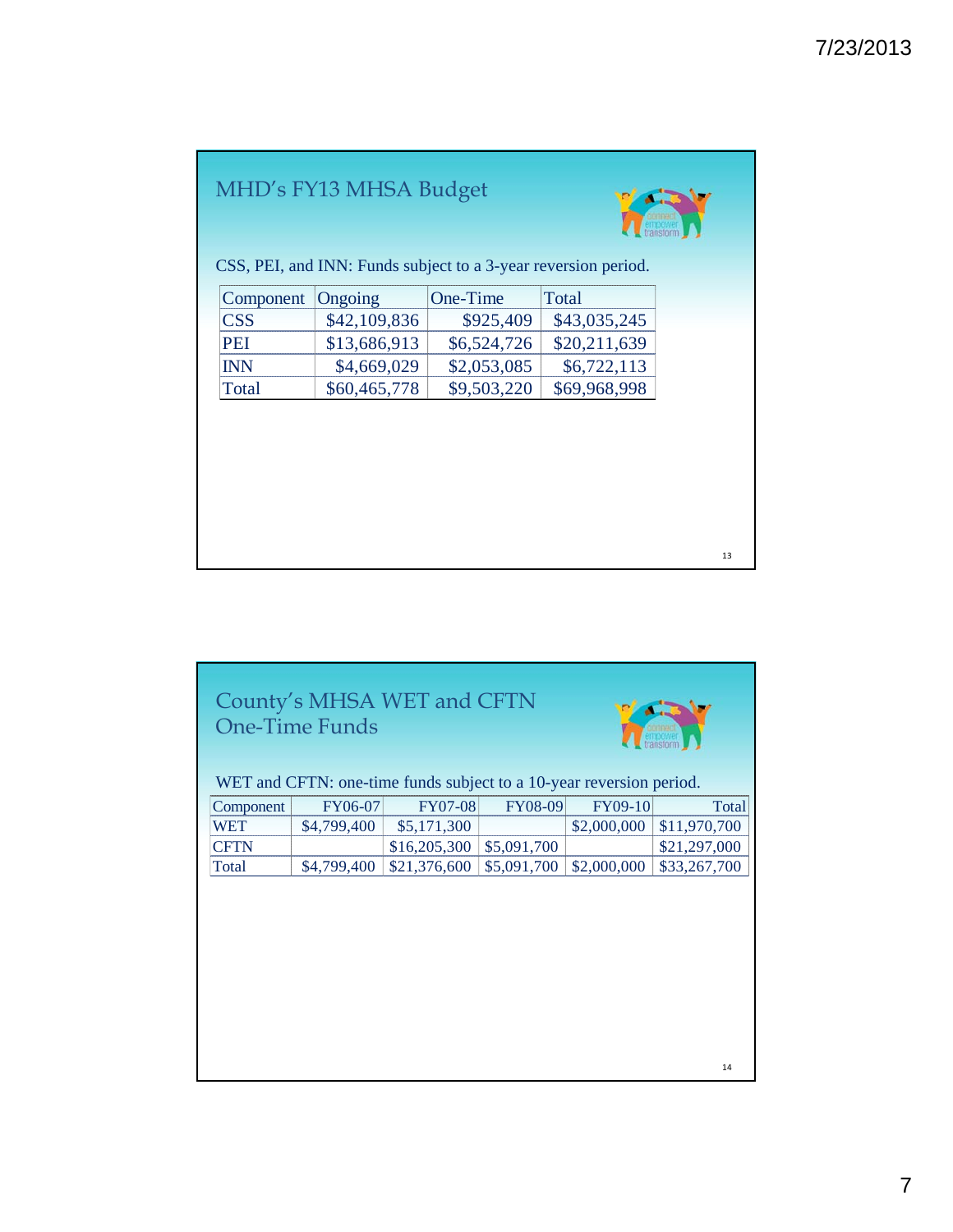| <b>FY11</b>          | <b>FY12</b> | <b>FY13</b>                               | <b>FY14</b> | <b>FY15</b>                       | <b>FY16</b>                                                                                                  |
|----------------------|-------------|-------------------------------------------|-------------|-----------------------------------|--------------------------------------------------------------------------------------------------------------|
| \$783.6              | \$741.0     | \$1,154.2                                 | \$898.5     | \$997.9                           | \$954.6                                                                                                      |
| \$216.2              | \$185.2     | \$288.5                                   | \$224.6     | \$249.5                           | \$238.6                                                                                                      |
| \$119.6              | \$48.7      | \$75.9                                    | \$59.1      | \$65.7                            | \$62.8                                                                                                       |
| \$1,119.4            | \$974.9     | \$1,518.6                                 | \$1,182.2   | \$1,313.1                         | \$1,256.0                                                                                                    |
|                      | $-12.9%$    | 55.8%                                     | $-22.2%$    | 11.1%                             | $-4.3\%$                                                                                                     |
| Section 5892(a)(6)). |             |                                           |             |                                   |                                                                                                              |
|                      |             | (in millions of dollars)<br><b>ACTUAL</b> |             | Funding Statewide as of June 2013 | transform<br><b>ESTIMATED</b><br>*5% of the total funding must be utilized for innovative programs (W&I Code |

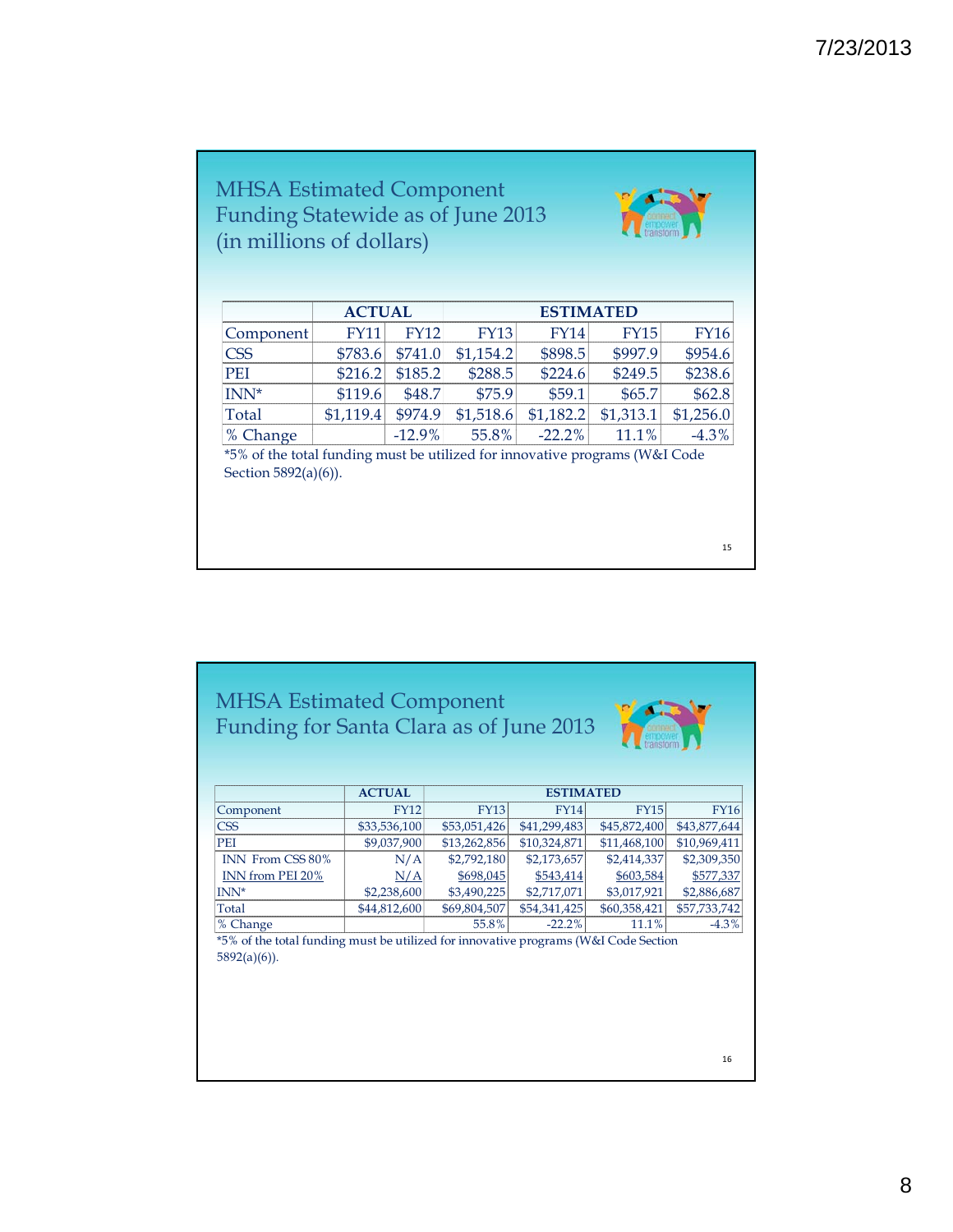

|                  |                                                                | <b>FY2013</b>  | <b>FY2014</b>  |
|------------------|----------------------------------------------------------------|----------------|----------------|
|                  | <b>CSS Programs</b>                                            | <b>Funding</b> | <b>Funding</b> |
| CO <sub>1</sub>  | Children's Full Services Partnerships                          | \$1,150,074    | \$1,150,074    |
| CO <sub>2</sub>  | Child System Development                                       | \$290,657      | \$290,657      |
| CO <sub>3</sub>  | Children/Family Behavioral Health OP Sys Redesign              | \$2,679,427    | \$2,707,715    |
| <b>T01</b>       | Transition Age Youth System of Care Development                | \$1,035,965    | \$1,035,965    |
| T02-04           | Behavioral Health Sys Redesign/TAY Crisis/Drop-In Svcs         | \$1,436,289    | \$1,436,289    |
| A01              | <b>Adult Full Service Partnerships</b>                         | \$4,545,934    | \$4,351,925    |
| A02              | Adult Behavioral Health Services Outpatient Sys Redesign       | \$7,589,738    | \$9,502,696    |
| A03              | Criminal Justice System Jail Aftercare Program                 | \$6,680,608    | \$6,680,608    |
| A04              | <b>Urgent Care</b>                                             | \$3,523,171    | \$8,223,500    |
| A05              | Consumer and Family Wellness and Recovery Services             | \$1,059,761    | \$1,059,761    |
| <b>OA01</b>      | Older Adult Full Service Partnerships                          | \$371,288      | \$371,288      |
|                  | OA02-04 Older Adult Behavioral Health Svcs Outpatient Redesign | \$1,585,042    | \$1,495,042    |
| HC01             | Behavioral & Primary Health Care Partnership                   | \$5,230,979    | \$0            |
| <b>HO01</b>      | <b>Housing Options Initiative</b>                              | \$2,437,350    | \$2,424,240    |
| <b>LP01</b>      | Learning Partnership                                           | \$1,845,676    | \$1,593,772    |
| AD01             | <b>CSS</b> Administration                                      | \$1,573,287    | \$1,573,287    |
| <b>Total CSS</b> |                                                                | \$43,035,246   | \$43,896,819   |
|                  | Change from FY2013                                             |                | \$861,573      |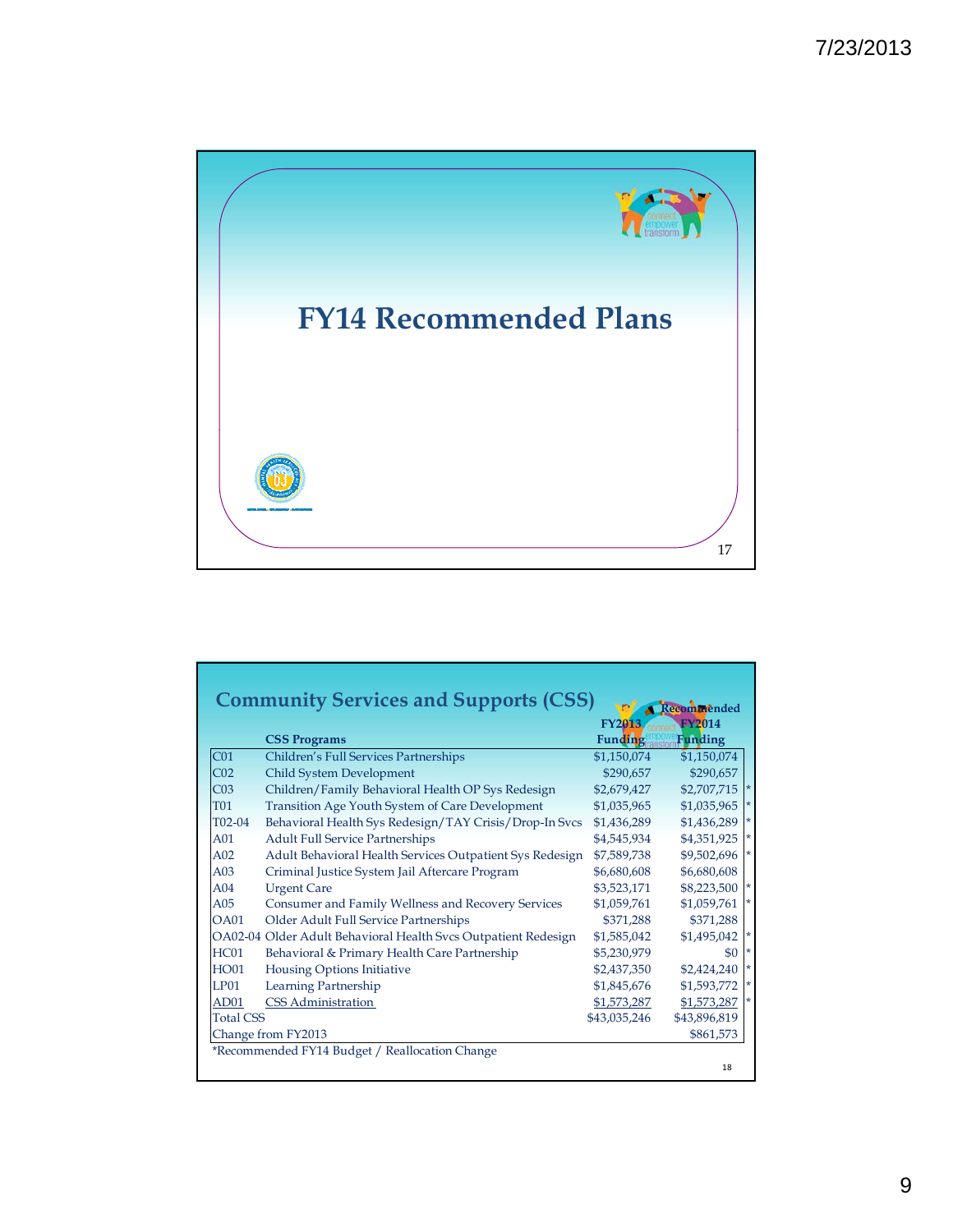|     | C03: Children and Family Behavioral Health Outpatient Services Redesign                                                                                                                                                                                                                                                                                                                                                                                                                                                                                                                                |                         |                       |
|-----|--------------------------------------------------------------------------------------------------------------------------------------------------------------------------------------------------------------------------------------------------------------------------------------------------------------------------------------------------------------------------------------------------------------------------------------------------------------------------------------------------------------------------------------------------------------------------------------------------------|-------------------------|-----------------------|
| (1) | Item # Description<br>For FY14, Child and Adolescent Needs and Strengths (CANS)<br>Trainings be funded under existing ongoing "Triple P" budget<br>item in PEI Project 2 therefore the one-time FY13 budget allocation<br>in C03 will be removed.                                                                                                                                                                                                                                                                                                                                                      | <b>Type</b><br>One-Time | Amount<br>( \$13,250) |
| (2) | As a result of the settlement agreement in Katie A v. Bonta, the<br>State of CA has agreed to take a series of actions that are intended<br>to transform the way California children/youth who are in foster<br>care, or who are at imminent risk of foster care placement receive<br>access to MH services including assessment and individualized<br>treatment. As a result, the MHD is requiring MH screening for all<br>children in foster care. As such, a 0.5 FTE Health Services<br>Representative (HSR) is needed to provide clerical support in<br>registering clients in the Unicare system. | One-Time                | \$41,538              |
| (3) | Redirect ongoing funds set aside for services/supplies to fund 0.50 Ongoing<br>FTE Developmental Behavioral Pediatrician for Kidscope. No<br>additional funds are needed.                                                                                                                                                                                                                                                                                                                                                                                                                              |                         | \$0                   |

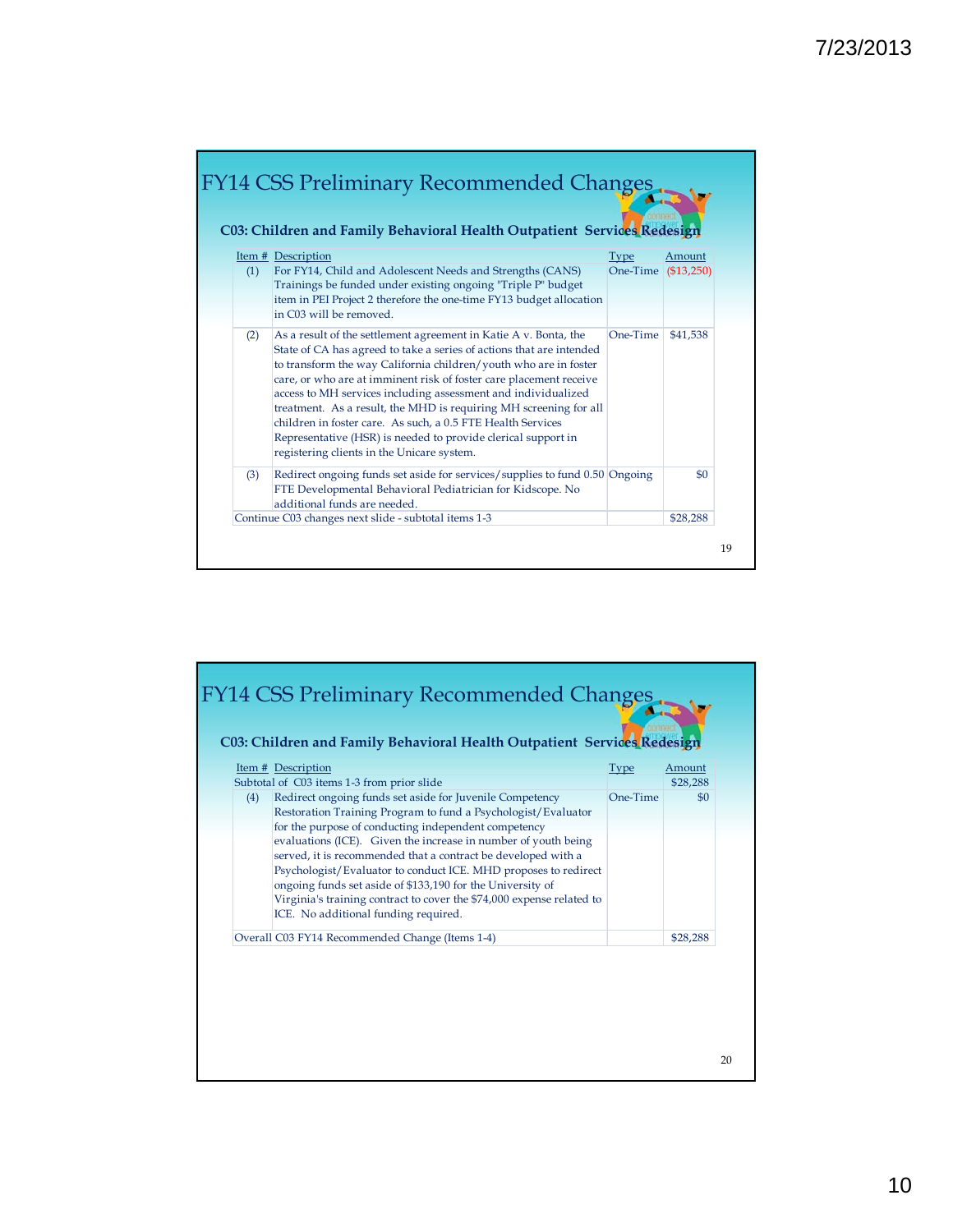

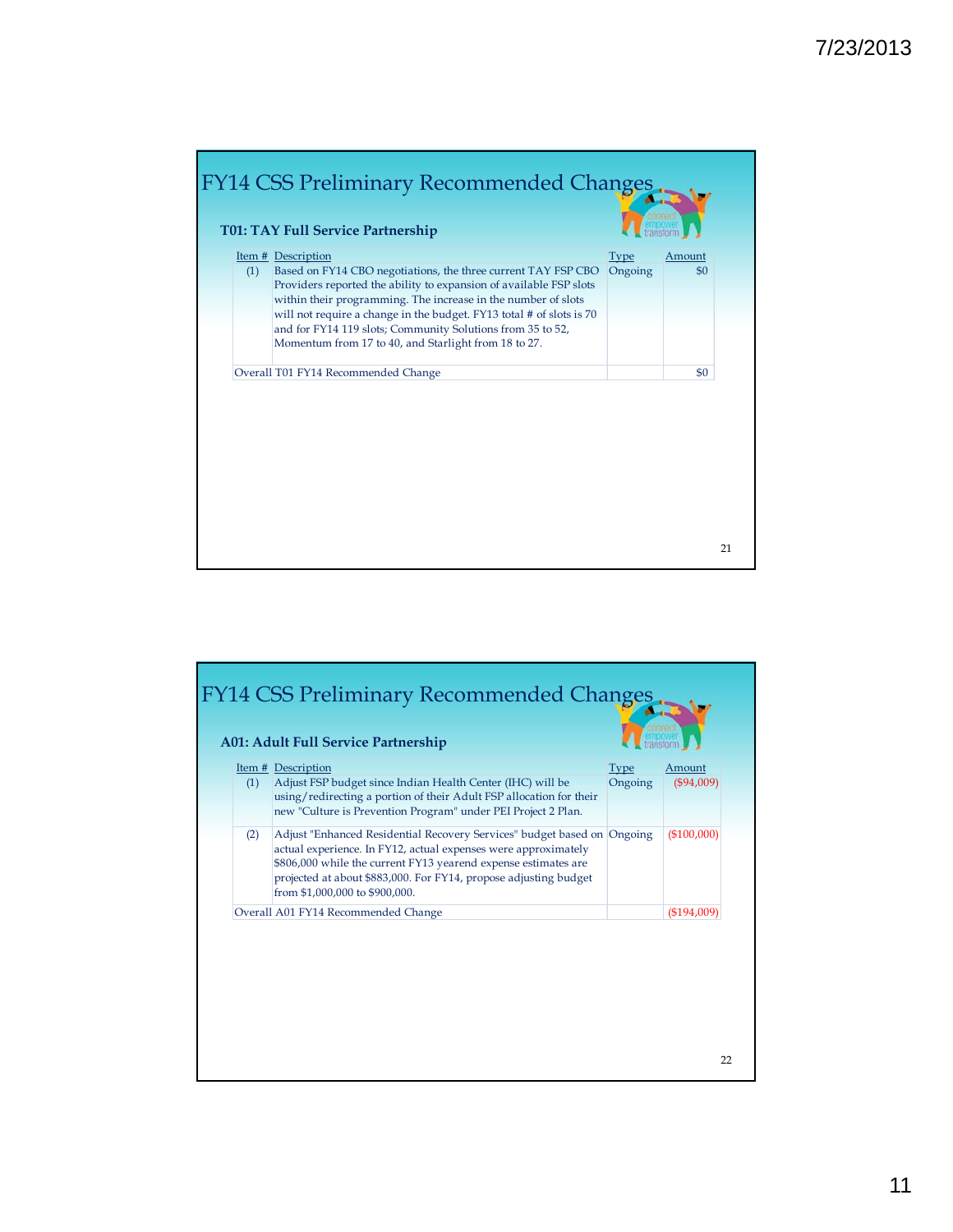|     | <b>FY14 CSS Preliminary Recommended Changes</b><br>A02: Adult Behavioral health Outpatient Services Redesign                                                                                                                                                                                                                                                                                                                                                                        | transform |              |
|-----|-------------------------------------------------------------------------------------------------------------------------------------------------------------------------------------------------------------------------------------------------------------------------------------------------------------------------------------------------------------------------------------------------------------------------------------------------------------------------------------|-----------|--------------|
|     | <b>Item # Description</b>                                                                                                                                                                                                                                                                                                                                                                                                                                                           | Type      | Amount       |
| (1) | County MHD position moves between various CSS work plans<br>A02, A04 and HC01 are needed.                                                                                                                                                                                                                                                                                                                                                                                           | Ongoing   | $(\$35,700)$ |
| (2) | Create new 1.0 FTE Health Services Office Supervisor (HSOS) to<br>support MHSA Downtown Mental Health Clinic.                                                                                                                                                                                                                                                                                                                                                                       | One-Time  | \$98,334     |
| (3) | The two-year INN-03 Adult with Autism and Co-occurring Mental Ongoing<br>Health Disorders Project funded with INN funds ended on June<br>30, 2013. MHD recommends to sustain/integrate the project into<br>the A02 work plan due to the positive results in the use of the<br>Schedule for the Assessment of Psychiatric Problems Associated<br>w/ Autism (SAPPA) tool. SAPPA has been able to more precisely<br>identify the co-occurring mental health disorder at a faster rate. |           | \$350,324    |
| (4) | New A02 program "Intensive Transition Services" which will<br>focus on wellness and recovery. Program's weekly schedule will<br>be based on a "wellness wheel" and offer skills-building critical to<br>participants' success in emotional growth/regulation, effective<br>social engagement and interaction, spiritual balance, healthy                                                                                                                                            | One-Time  | \$1,500,000  |
|     | living, etc.<br>Overall A02 FY14 Recommended Change                                                                                                                                                                                                                                                                                                                                                                                                                                 |           | \$1,912,958  |

|     | <b>A04: Urgent Care</b>                                                                                                                                                                                                                                                                               |             |               |
|-----|-------------------------------------------------------------------------------------------------------------------------------------------------------------------------------------------------------------------------------------------------------------------------------------------------------|-------------|---------------|
|     | Item # Description                                                                                                                                                                                                                                                                                    | <b>Type</b> | Amount        |
| (1) | Merge work plan HC01 (Behavioral/Primary Health Care<br>Partnership) into A04. HC01 was designed to improve the<br>interface between behavioral health and primary healthcare in<br>collaboration w/mental health & substance abuse providers.                                                        | Ongoing     | \$5,230,979   |
|     | Central Wellness Benefit Center (CWBC) part of HC01 offers MH<br>assessments & links clients w/needed services and helps                                                                                                                                                                              |             |               |
|     | unsponsored consumers w/applying for Medicare, Medi-Cal and<br>SSI programs. Propose to rename A04 work plan to "Central<br>Wellness and Urgent Care Services" to reflect the merge.                                                                                                                  |             |               |
| (2) | Position of moves of 3 Rehab Counselors to work plan A02 and the Ongoing<br>addition of 1.0 P49 Psychiatrist in CWBC.                                                                                                                                                                                 |             | $(\$107,450)$ |
| (3) | Adjust Urgent Care Med budget based on current staffing.                                                                                                                                                                                                                                              | Ongoing     | $(\$350,000)$ |
| (4) | Redirect a portion of ongoing program services/supplies \$314,441<br>budget to support Law Enforcement Liaison (LEL) contracts,<br>Urgent Care MOU with Protective Services, and a portion to offset<br>costs relating to Psychiatrist costs. Overall, no change in the<br>budget due to redirection. | Ongoing     | \$0           |
| (5) | Remove one-time budget set aside for Law Enforcement Liaisons<br>(LELs) in FY13.                                                                                                                                                                                                                      | One-Time    | (\$73,200)    |
|     | Overall A04 FY14 Recommended Change                                                                                                                                                                                                                                                                   |             | \$4,700,329   |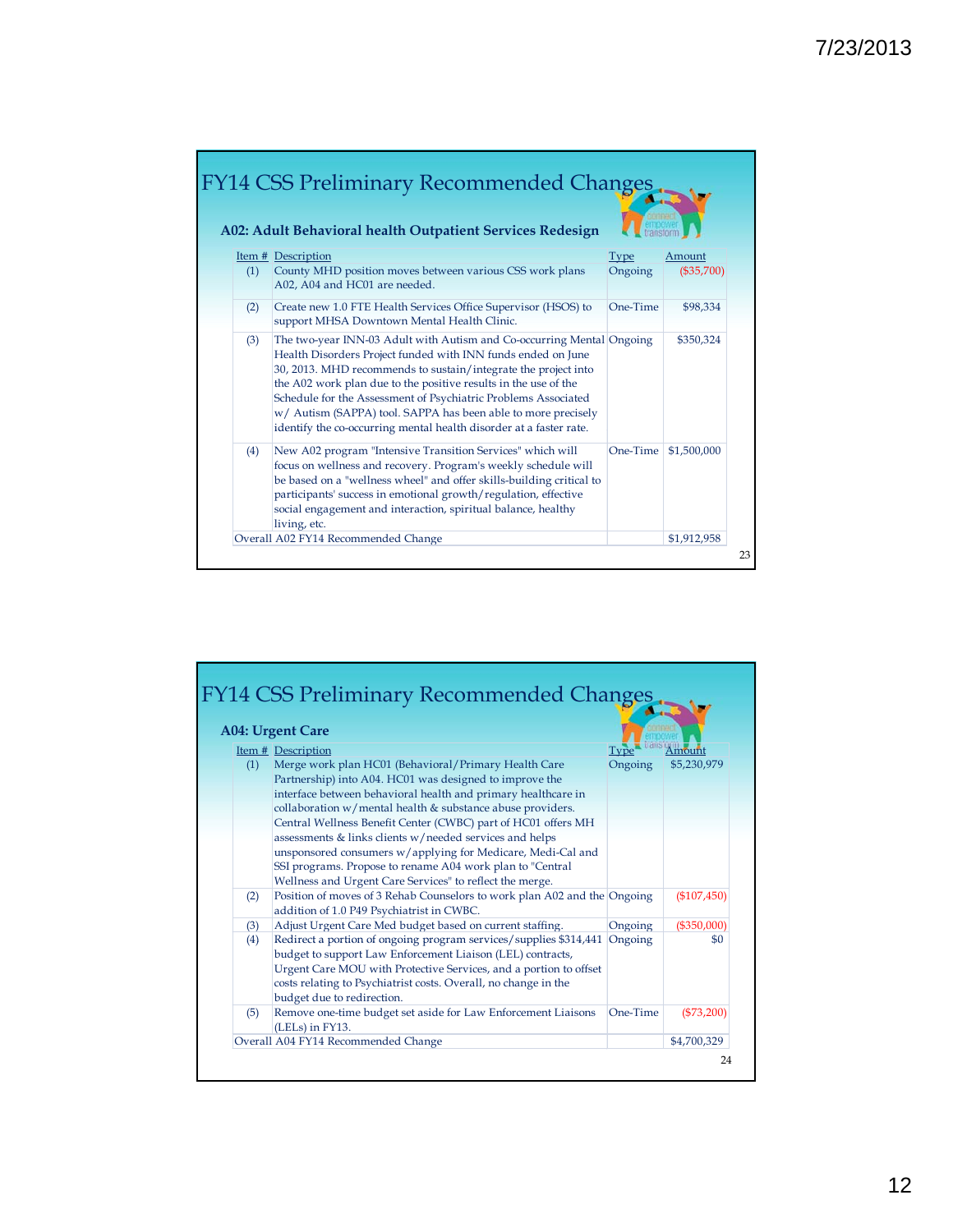

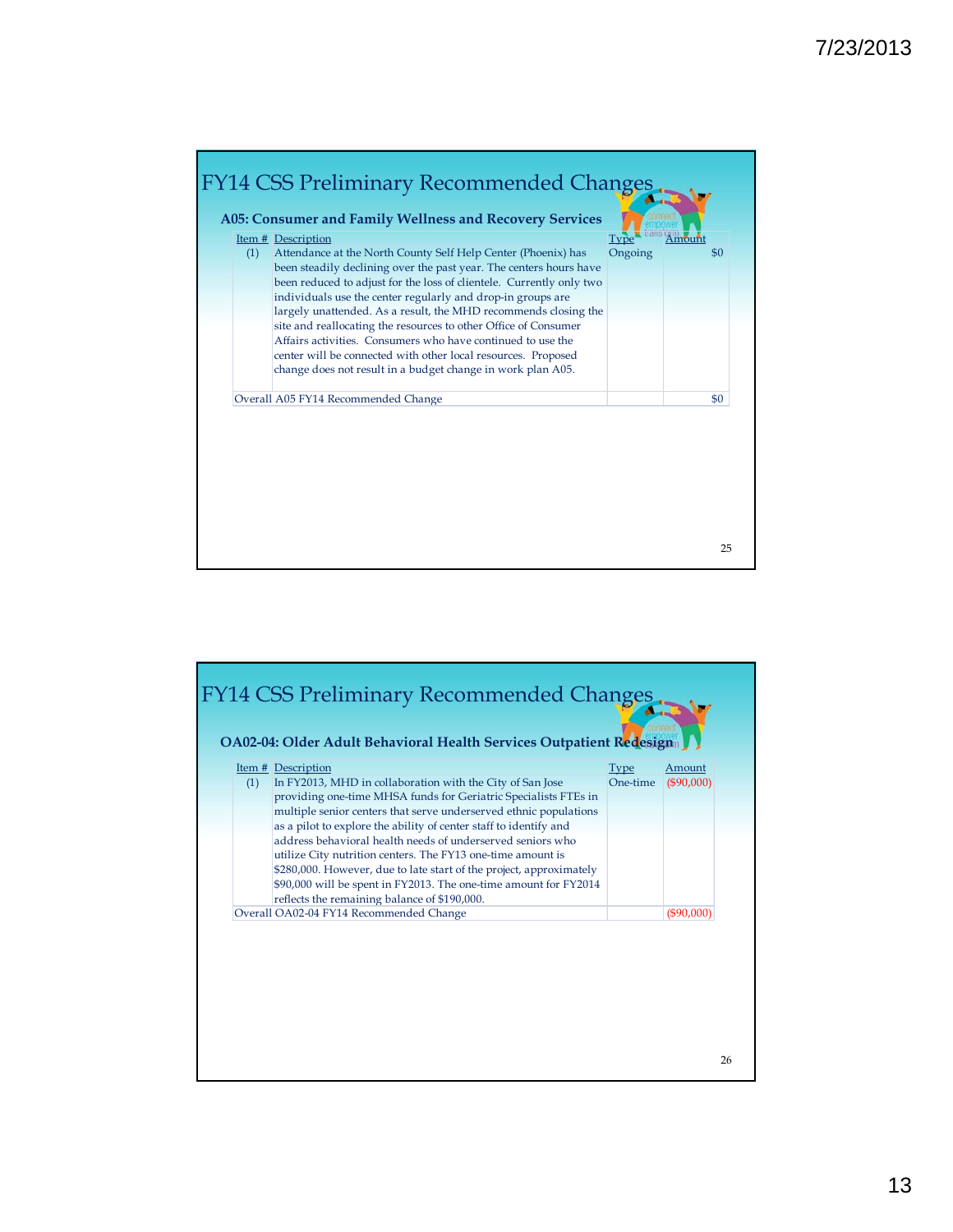

|     | <b>HO01: Housing</b>                                                                                                                                                                                                                             |         |              |
|-----|--------------------------------------------------------------------------------------------------------------------------------------------------------------------------------------------------------------------------------------------------|---------|--------------|
|     | Item # Description                                                                                                                                                                                                                               | Type    | Amount       |
| (1) | Delete vacant 1.0 FTE Management Aide/Management Analyst<br>Position and add new 1.0 FTE MH Community Worker who will<br>work on assisting high needs clients w/obtaining & maintaining<br>permanent supportive housing.                         | Ongoing | \$13,198     |
| (2) | Adjust the Temporary Housing Subsidy Program (THSP) MHSA<br>funding based on current contract with Catholic Charities,<br>\$481,659 MHSA funds.                                                                                                  | Ongoing | $(\$26,308)$ |
| (3) | Housing for Homeless Addicted to Alcohol (HHAA) HUD Grant.<br>Propose to continue program but reduce MHSA funding by<br>\$100,000 which will be replaced with County General Funds.<br>Change MHSA funding from \$198,413 to \$100,000.          | Ongoing | (\$100,000)  |
| (4) | Propose to fund Intensive Case Management (ICM) South County<br>program with MHSA funds. MHD intends to increase ICM<br>services for the southern region of the County. Add \$100,000<br>MHSA funding through redirection of funds from item #3. | Ongoing | \$100,000    |
|     | Overall HO01 FY14 Recommended Change                                                                                                                                                                                                             |         | ( \$13, 110) |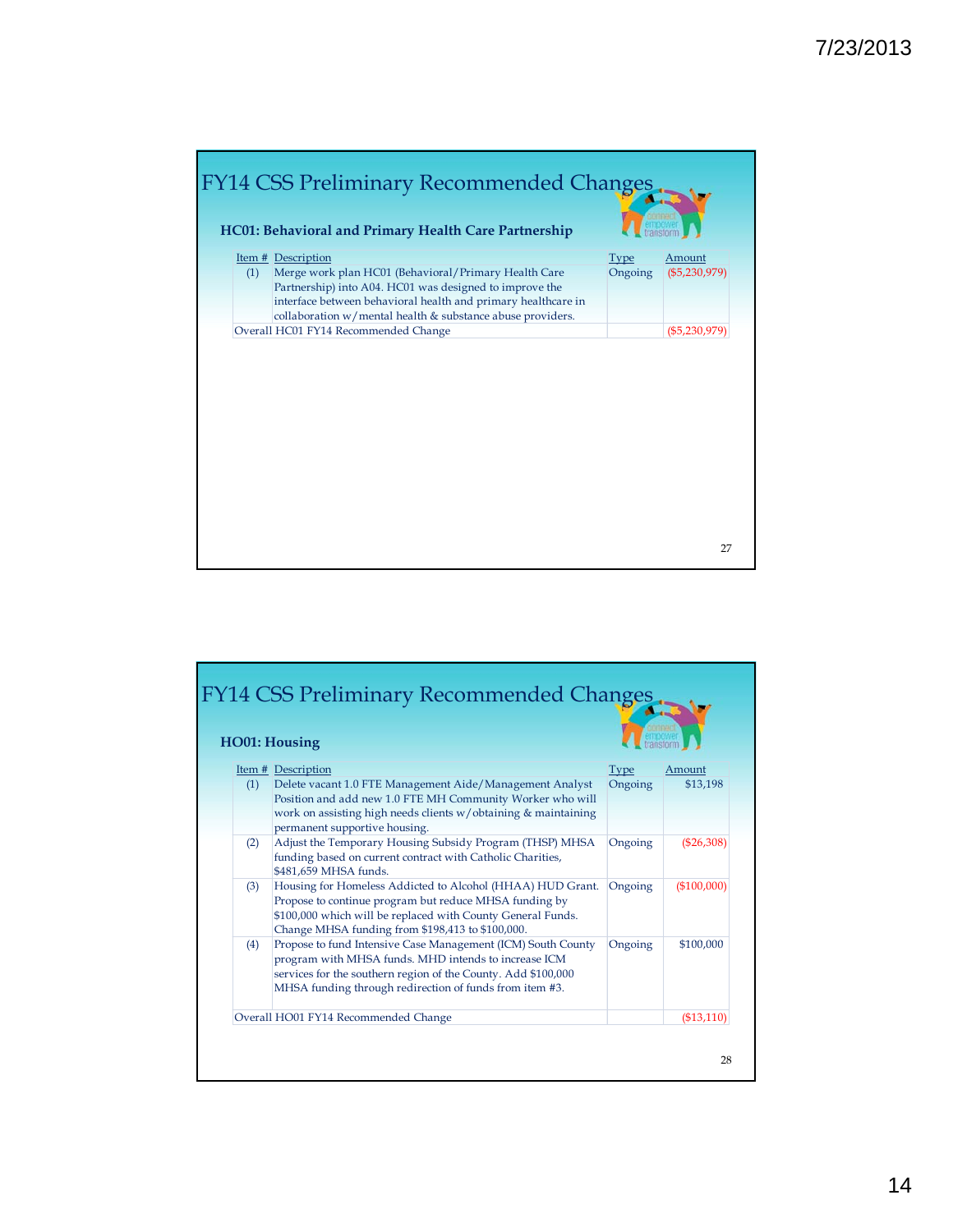

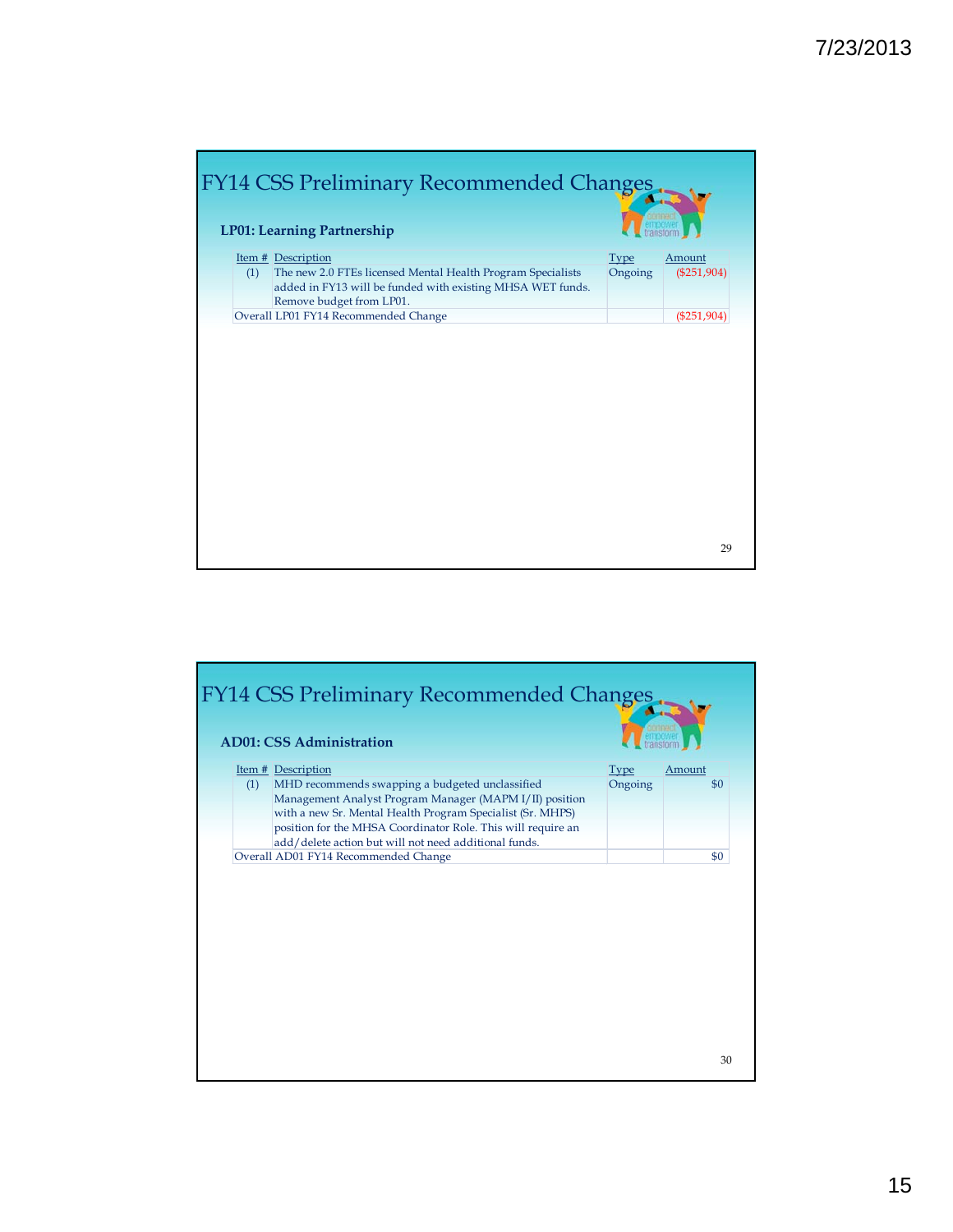| <b>Prevention and Early Intervention (PEI)</b>                                                        |                |                |
|-------------------------------------------------------------------------------------------------------|----------------|----------------|
|                                                                                                       |                | Recommended    |
|                                                                                                       | <b>FY2013</b>  | <b>FY2014</b>  |
| <b>PEI Programs</b>                                                                                   | <b>Funding</b> | <b>Funding</b> |
| P1 Community Engagement/Capacity Building for Reducing Stigma/Discrimination                          | \$1,742,278    | \$1,701,278    |
| P2 Strengthening Families and Children                                                                | \$10,041,626   | \$9,787,538    |
| PEI Interventions for Individuals Experiencing Onset of Serious Psychiatric Illness<br>P <sub>3</sub> | \$2,780,999    | \$2,472,002    |
| Primary Care/Behavioral Health Integration for Adults/Older Adults<br>P4                              | \$2,817,357    | \$5,000,781    |
| Suicide Prevention Strategic Plan<br>P5.                                                              | \$1,010,125    | \$1,283,500    |
| PEI Administration                                                                                    | \$1,819,254    | \$1,819,254    |
| <b>Total PEI</b>                                                                                      | \$20,211,639   | \$22,064,353   |
| Change from FY2013                                                                                    |                | \$1,852,714    |
| *Recommended FY14 Budget Change                                                                       |                |                |
|                                                                                                       |                |                |
|                                                                                                       |                |                |
|                                                                                                       |                |                |
|                                                                                                       |                |                |
|                                                                                                       |                | 31             |

|     | PEI P1: Community Engagement and Capacity Building for Reducing<br><b>Stigma and Discrimination</b>                                                                                                                                                                                                                                                                                                                      | transform        |                         |
|-----|--------------------------------------------------------------------------------------------------------------------------------------------------------------------------------------------------------------------------------------------------------------------------------------------------------------------------------------------------------------------------------------------------------------------------|------------------|-------------------------|
| (1) | Item # Description<br>In FY13, one-time funds were set aside for the ECCAC and Self-<br>Help services agreements but during the year as the MHPSW<br>positions were getting filled there was actually no need to access<br>the one-time funds. For FY14, it proposed not to continue the<br>\$206,000 one-time funds for ECCAC services agreements and one-<br>time funds of \$200,000 for Self-Help service agreements. | Type<br>One-Time | Amount<br>$(\$406,000)$ |
| (2) | MHD program staff and ECCAC members expressed the need for<br>program supplies funding for each ECCAC group. Propose \$5,000<br>in funding per ECCAC group. Currently there are seven groups.                                                                                                                                                                                                                            | One-Time         | \$35,000                |
| (3) | Add two new groups: 1) a Lesbian, Gay, Bisexual, Transgender,<br>Questioning (LGBTQ) ECCAC group, and 2) a Veterans' group.<br>Allocate \$160,000 per group which is closely equivalent to 1.5 FTE<br>MHPSW allocated per ECCAC group in MHD. In addition,<br>allocate \$5,000 per group for program supplies. Propose new one-<br>time funding of \$330,000 in FY14 and release an RFP this year.                       | One-Time         | \$330,000               |
|     | Overall PEI P1 FY14 Recommended Change                                                                                                                                                                                                                                                                                                                                                                                   |                  | (\$41,000"              |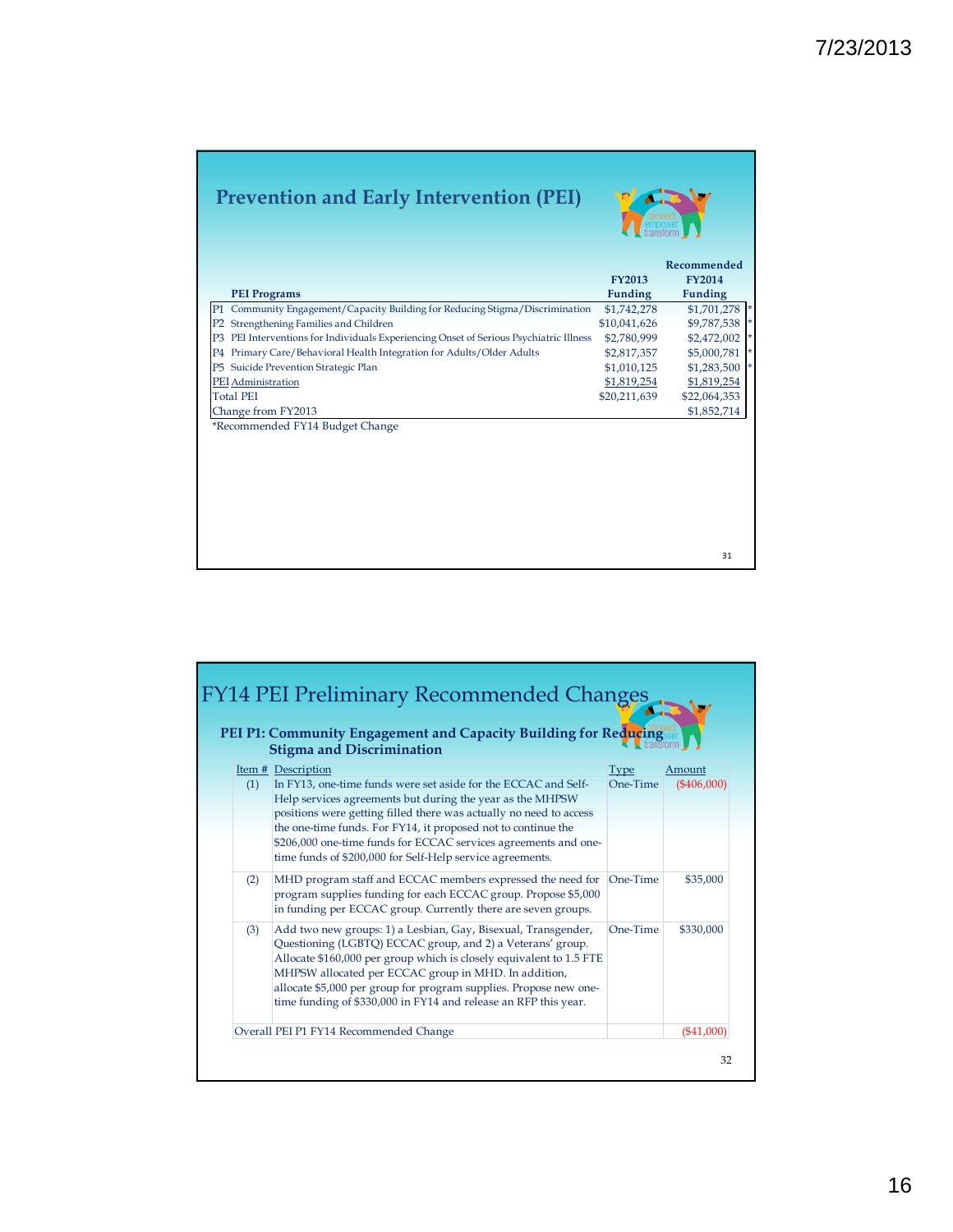|     | PEI P2: Strengthening Families and Children                                                                                                                                                                                                                                                                    |          |                       |
|-----|----------------------------------------------------------------------------------------------------------------------------------------------------------------------------------------------------------------------------------------------------------------------------------------------------------------|----------|-----------------------|
| (1) | Item # Description<br>For FY13, one time funds were set aside for training related to the One-Time<br>SFP project for practitioners. The one-time budget of \$150,000 is<br>not needed going forward as future PEI P2 related trainings will<br>come from the "Triple P" ongoing budget line item.             | Type     | Amount<br>(\$150,000) |
| (2) | The School Linked Services (SLS) Pilot / Planning phase of the<br>project has ended.                                                                                                                                                                                                                           | One-Time | ( \$40,000]           |
| (3) | School Linked Services MHSA match total for five Community<br>Based Organizations (CBOs) actually comes out to \$296,785 based<br>on CBO Exhibit Bs. Continue and adjust one-time funding from<br>\$323,119 to \$296,785 based on current budget contracts.                                                    | One-Time | $(\$26,334)$          |
| (4) | The one-time budget set aside for Mobile Crisis/Transition<br>Services was \$128,954 in FY13 however the one-time funds is no<br>longer needed since the program's budget will be incorporated<br>into the one-time budget of \$512,582 set aside for F&C PEI services<br>which will remain the same for FY14. | One-Time | ( \$128, 954)         |
|     | Continue PEI P2 changes next slide - Subtotal items 1-4                                                                                                                                                                                                                                                        |          | $(\$345,288$          |

|     | PEI P2: Strengthening Families and Children                                                                                                                                                                                                                                                                                                  |          |                             |
|-----|----------------------------------------------------------------------------------------------------------------------------------------------------------------------------------------------------------------------------------------------------------------------------------------------------------------------------------------------|----------|-----------------------------|
|     | <b>Item # Description</b>                                                                                                                                                                                                                                                                                                                    | Type     | Amount                      |
| (5) | Subtotal of PEI P2 items 1-4 from prior slide<br>One-time funds set aside for CEUS Early and Periodic Screening,<br>Diagnosis, & Treatment (EPSDT) Training will not need to<br>continue as future PEI P2 related trainings will come from the<br>"Triple P" ongoing budget line item.                                                       | One-Time | $(\$345,288)$<br>(\$18,800) |
| (6) | Propose new one-time funding for Social Marketing Plan for<br>Violence Prevention Campaign, a SCCPHD initiative. The social<br>marketing plan will include market research, stakeholder<br>engagement, assessment of local, State & National efforts,<br>identification of appropriate methods/interventions.                                | One-Time | \$20,000                    |
| (7) | In an effort to inform SCC residents, schools & communities about<br>the resources available through School Linked Services (SLS), the<br>MHD proposes to allocate one-time funds for website development<br>& resource materials to help inform the community about SLS and<br>the services/resources available to children/youth/families. | One-Time | \$60,000                    |
| (8) | Increase one-time funding amount for the SLS Coordinator<br>program budget from \$532,000 to \$562,000. Currently there is<br>need to increase budget allocation for South County as there are<br>four more South County schools slated to be added in FY14.                                                                                 | One-Time | \$30,000                    |
|     | Overall PEI P2 FY14 Recommended Change (Items 1-8)                                                                                                                                                                                                                                                                                           |          | (\$254,088)                 |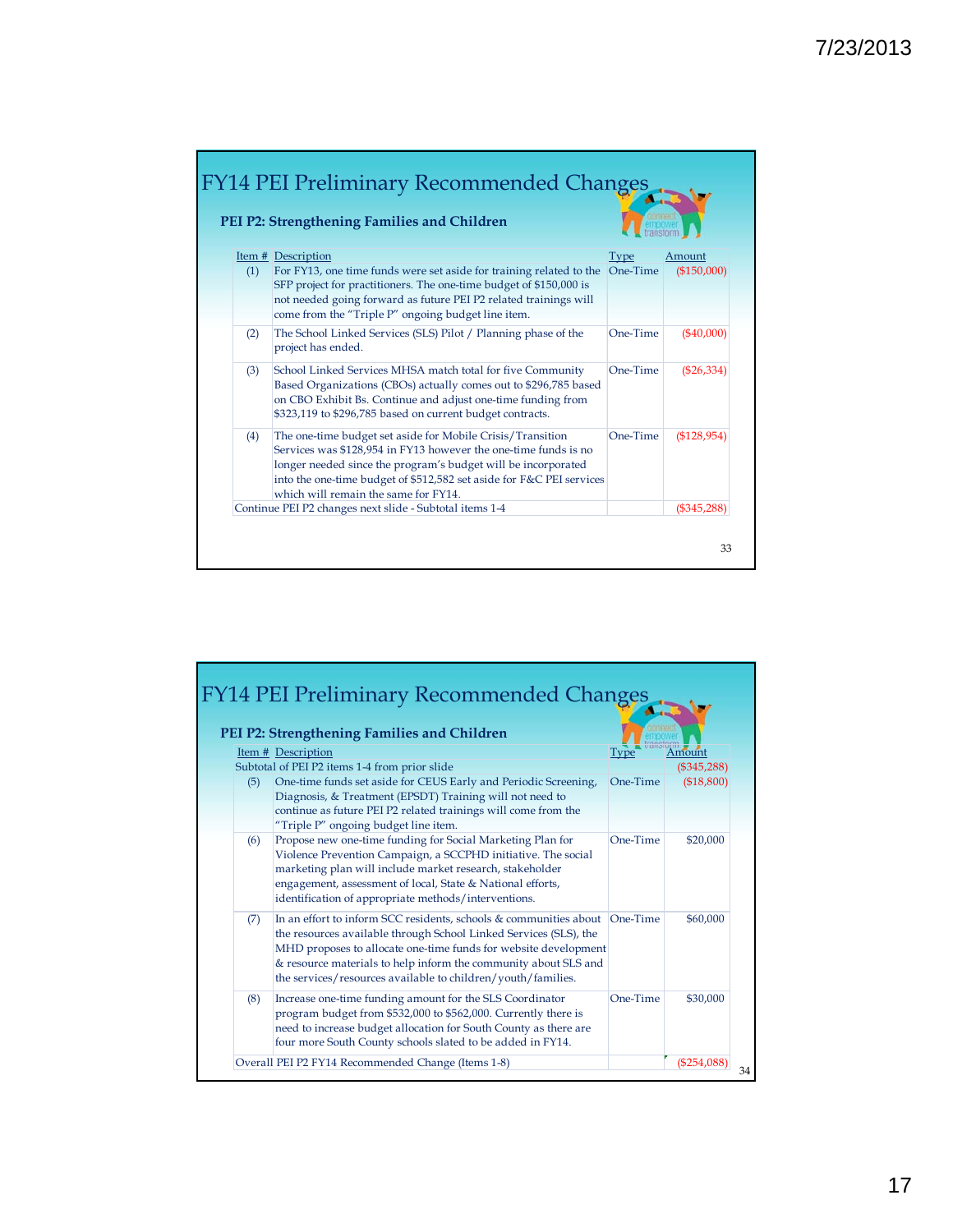

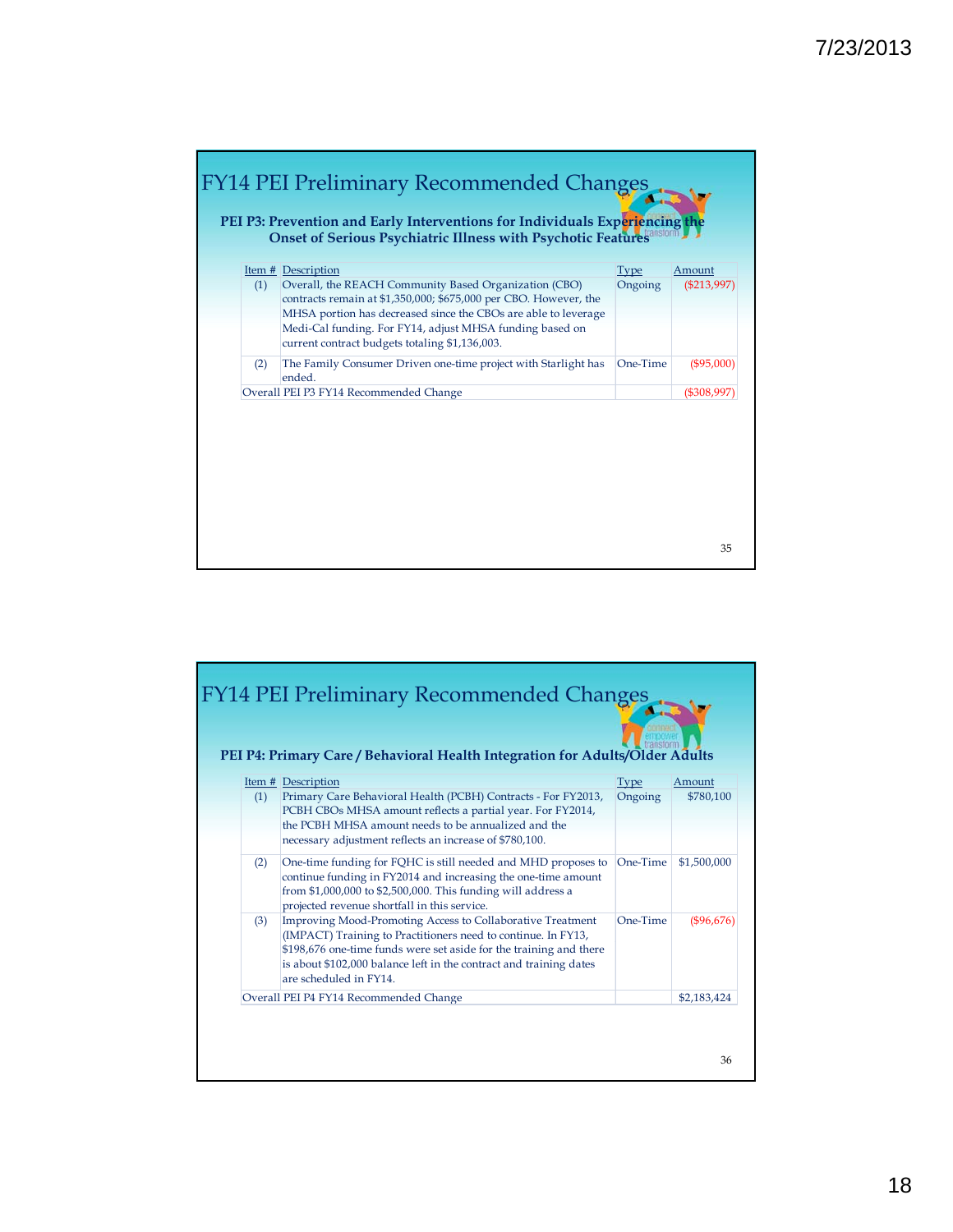|     | <b>PEI P5: Suicide Prevention</b>                                                                                                                                                                                                                                                                                                                                                                                                                                                                                                                                                              |          |           |
|-----|------------------------------------------------------------------------------------------------------------------------------------------------------------------------------------------------------------------------------------------------------------------------------------------------------------------------------------------------------------------------------------------------------------------------------------------------------------------------------------------------------------------------------------------------------------------------------------------------|----------|-----------|
|     | Item # Description                                                                                                                                                                                                                                                                                                                                                                                                                                                                                                                                                                             | Type     | Amount    |
| (1) | Additional one-time funds towards the Community Education<br>and Information program budget line item to (a) carry out public<br>awareness campaign of county crisis line through buses, digital<br>mall advertisement, and expansion of ethnic media outreach, (b)<br>develop and implement a long-term media plan that includes a<br>sub-brand (SCC Suicide Prevention) and marketing tools in<br>multiple languages, (c) Mini-grants to fund suicide prevention in<br>high risk communities, and d) non-profit agency to administer<br>and manager the over 50 trained QPR instructor pool. | One-Time | \$213,000 |
| (2) | Additional one-time funds towards the evaluation program<br>budget to: (a) to develop an evaluation dashboard and (b) to<br>conduct a sampling survey on awareness, knowledge and<br>attitudes regarding suicide prevention and crisis.                                                                                                                                                                                                                                                                                                                                                        | One-Time | \$58,375  |
| (3) | Additional one-time funds needed for strategies four and five of<br>PEI P5. Strategy Four is to implement policy and governance<br>advocacy to promote systems change in suicide awareness while<br>strategy five addresses data collection.                                                                                                                                                                                                                                                                                                                                                   | One-Time | \$2,000   |
|     | Overall PEI P5 FY14 Recommended Change                                                                                                                                                                                                                                                                                                                                                                                                                                                                                                                                                         |          | \$273,375 |

| <b>Innovative Programs (INN)</b>                                  |                |                              |
|-------------------------------------------------------------------|----------------|------------------------------|
|                                                                   | <b>FY2013</b>  | Recommended<br><b>FY2014</b> |
| <b>INN Programs</b>                                               | <b>Funding</b> | <b>Funding</b>               |
| INN01 Early Childhood Universal Screening Project                 | \$727,364      | $$727,364$ *                 |
| <b>INN02 Peer-run TAY Inn</b>                                     | \$1,356,053    | \$1,301,053                  |
| INN03 Co-Occurring MH Disorders in Adults with Autism and Dev     | \$411,282      | \$0                          |
| INN04 Merging the Old with the New - Elders' Storytelling Project | \$428,042      | \$388,042                    |
| INN05 Multi-Cultural Center (MCC)                                 | \$799,567      | \$499,567                    |
| INN06 Transitional Mental Health Services for Newly Released Inma | \$492,264      | \$742,264                    |
| INN07 Mental Health/Law Enforcement Post Crisis Intervention      | \$625,420      | \$0                          |
| <b>INN08</b> Interactive Videos Scenarios Training                | \$251,400      | $\vert *$<br>\$14,400        |
| INN09 AB109/117 Re-Entry Multi-Agency Pilot aka "Re-Entry MAP     | \$1,029,890    | \$523,680<br>$\vert *$       |
| <b>Admin INN Administration</b>                                   | \$600,832      | \$600,832                    |
| <b>Total INN</b>                                                  | \$6,722,114    | \$4,797,202                  |
| Change from FY2013                                                |                | (\$1,924,912)                |
| *Recommended FY14 Budget Change                                   |                |                              |
|                                                                   |                | 38                           |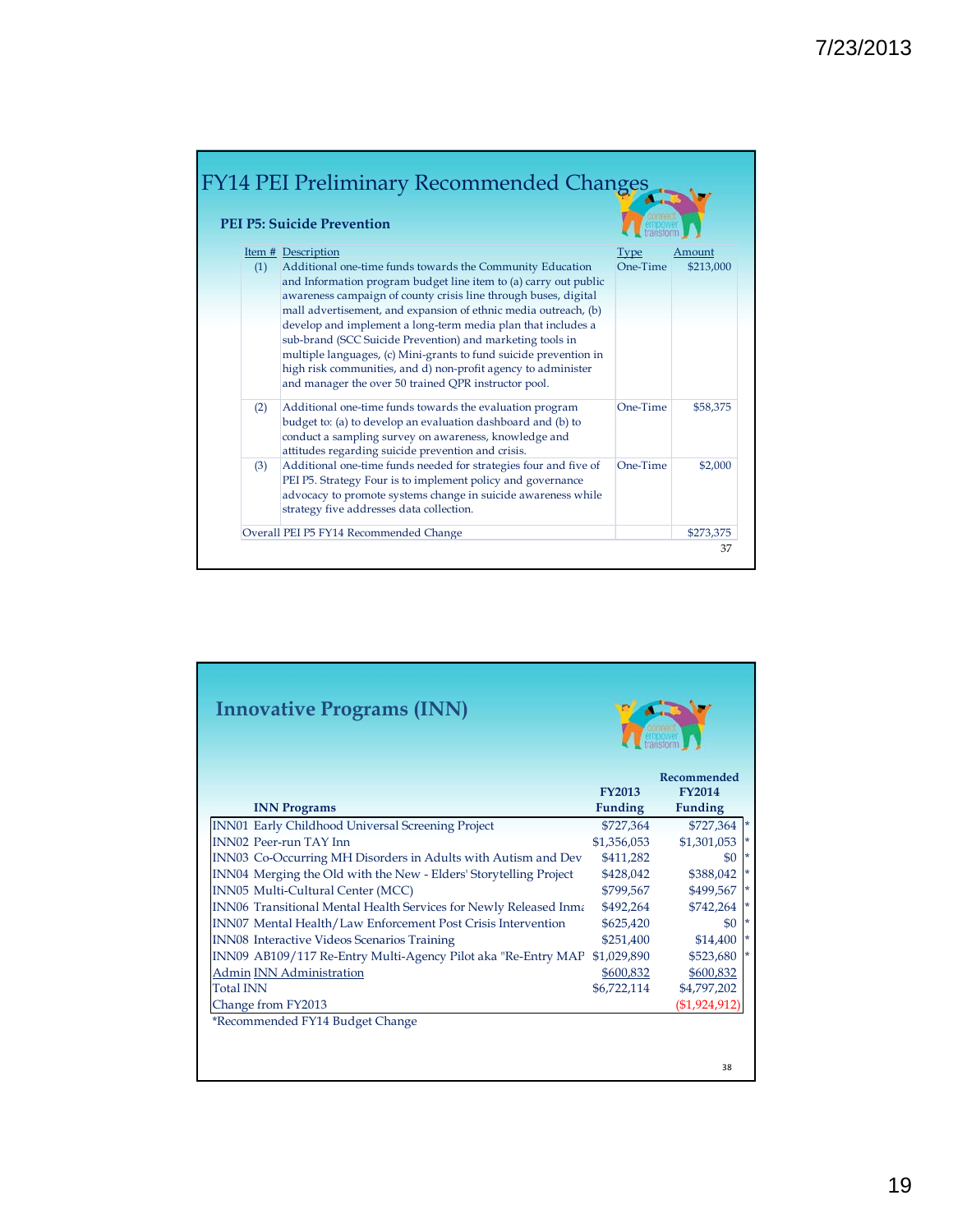

|     | <b>FY14 INN Preliminary Recommended Changes</b><br><b>INN-02: Peer-Run TAY Inn</b>       |                  |                        |
|-----|------------------------------------------------------------------------------------------|------------------|------------------------|
| (1) | Item # Description<br>One-Time funds set aside for the Department of Family and          | Type<br>One-Time | Amount<br>$(\$25,000)$ |
|     | Children's Services (DFCS) HUB initiative will be adjusted from<br>\$75,000 to \$50,000. |                  |                        |
| (2) | One-time funds for VOICES Training Consultation was not<br>utilized and not needed.      | One-Time         | $(\$30,000)$           |
|     | Overall INN-02 FY14 Recommended Change                                                   |                  | $(\$55,000)$           |
|     |                                                                                          |                  | 40                     |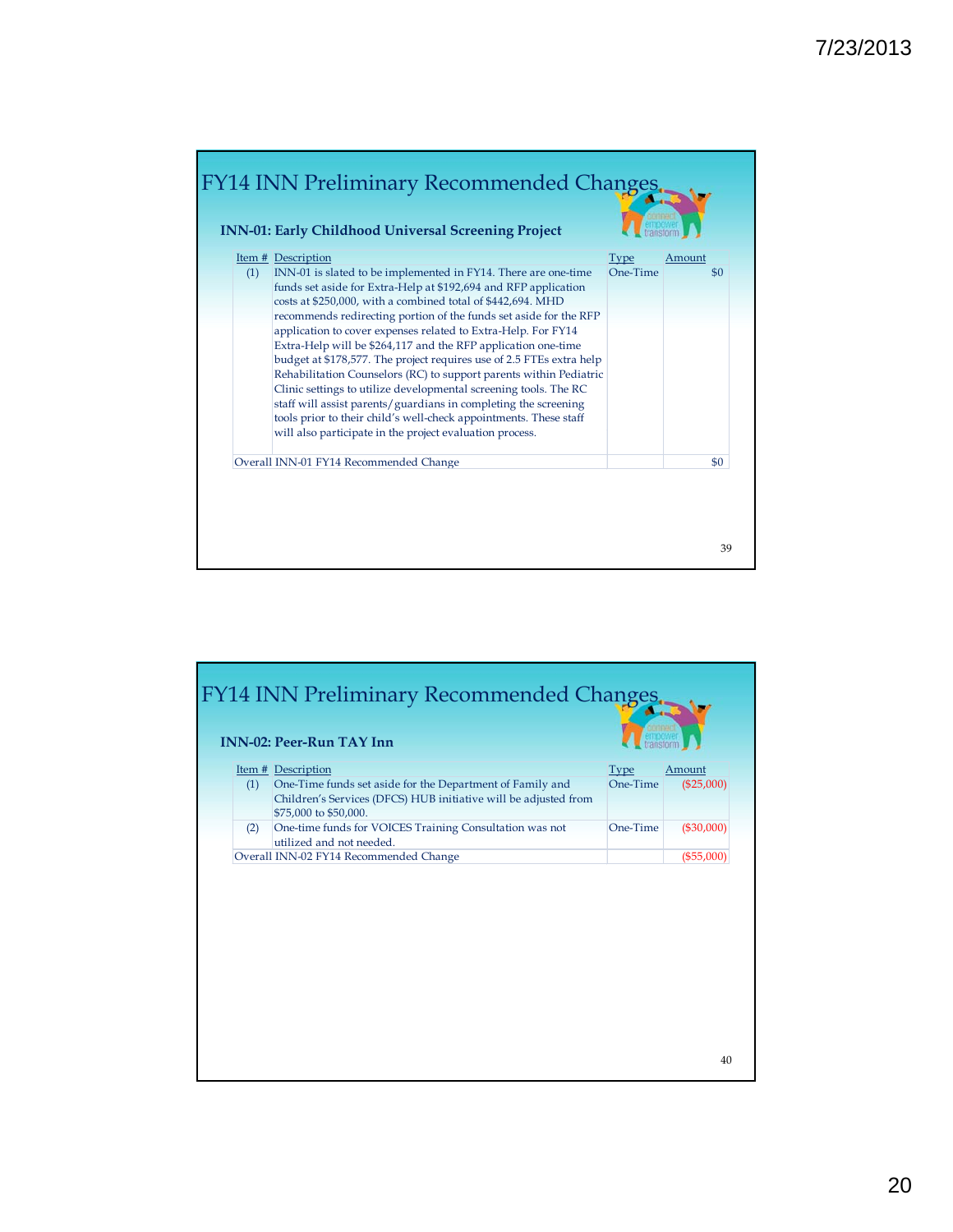

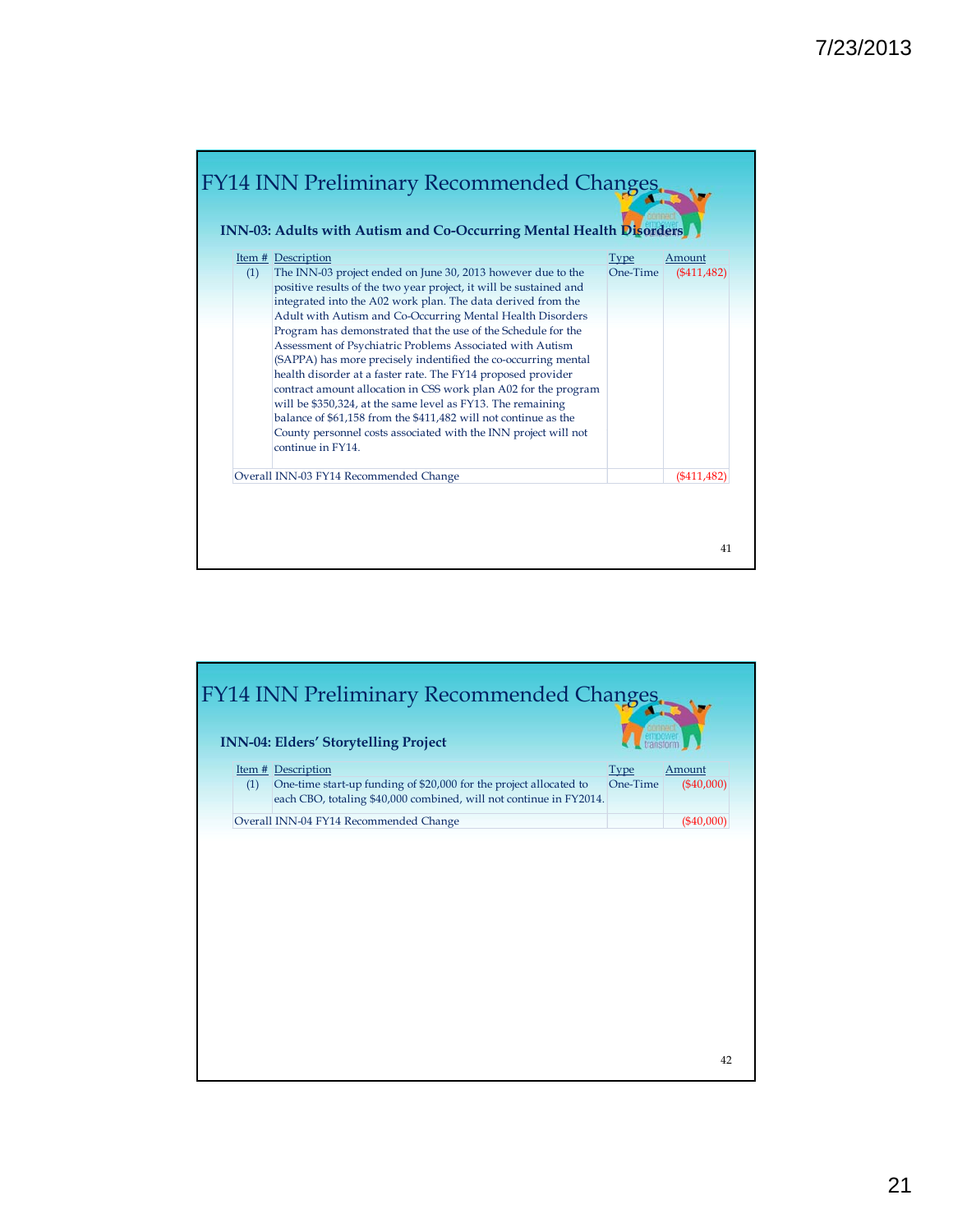

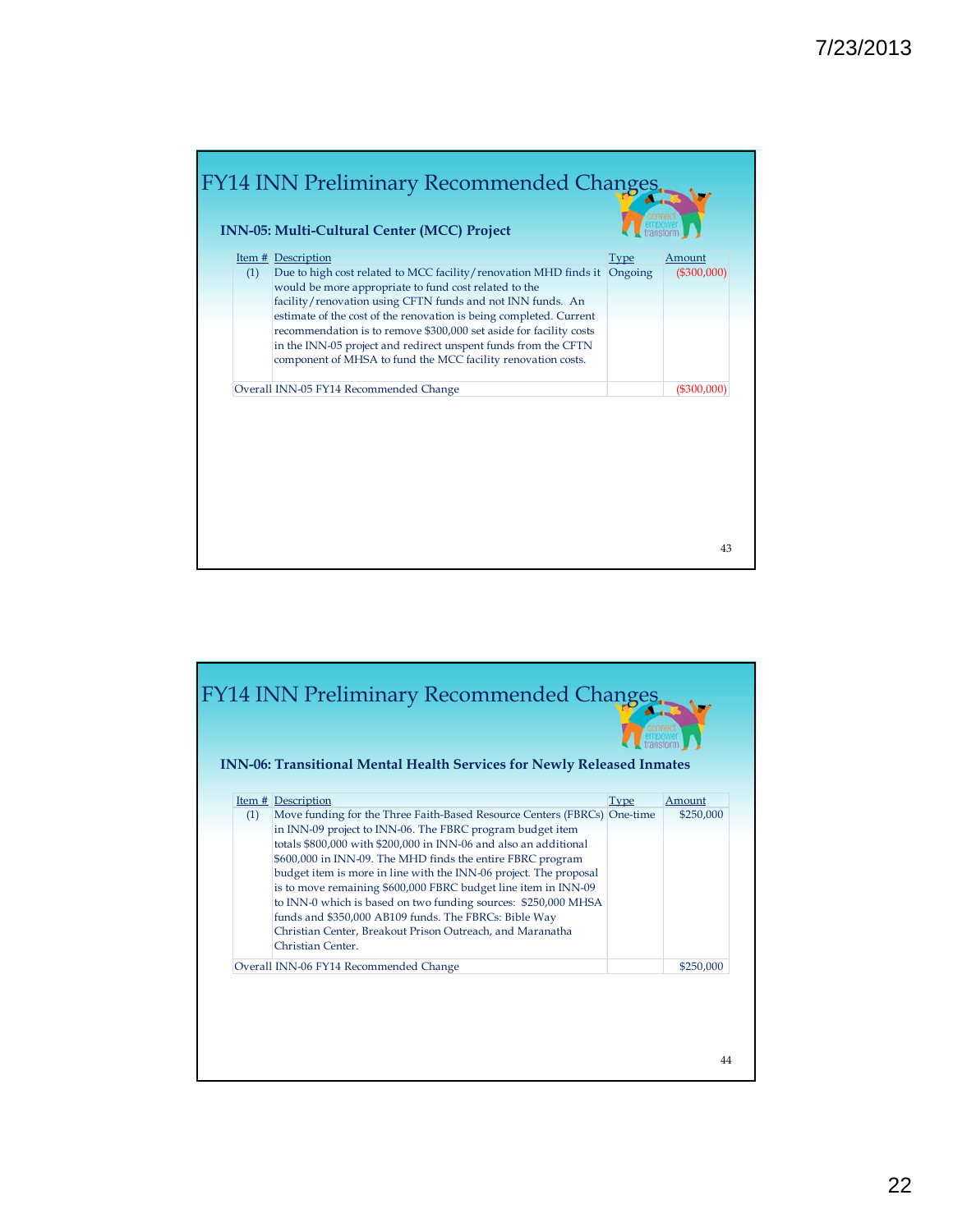| (1) | Item # Description<br>INN-07 ends June 30, 2013. The project was not successful and the | <b>Type</b><br>Ongoing | Amount<br>$(\$625,420)$ |
|-----|-----------------------------------------------------------------------------------------|------------------------|-------------------------|
|     | MHD recommends not to sustain the project into existing MHSA                            |                        |                         |
|     | plans. The project encountered numerous problems such as                                |                        |                         |
|     | procedural issues. Final Evaluation Report is estimated to be                           |                        |                         |
|     | completed by end of July 2013.                                                          |                        |                         |
|     | Overall INN-07 FY14 Recommended Change                                                  |                        | $(\$625,42$             |
|     |                                                                                         |                        |                         |

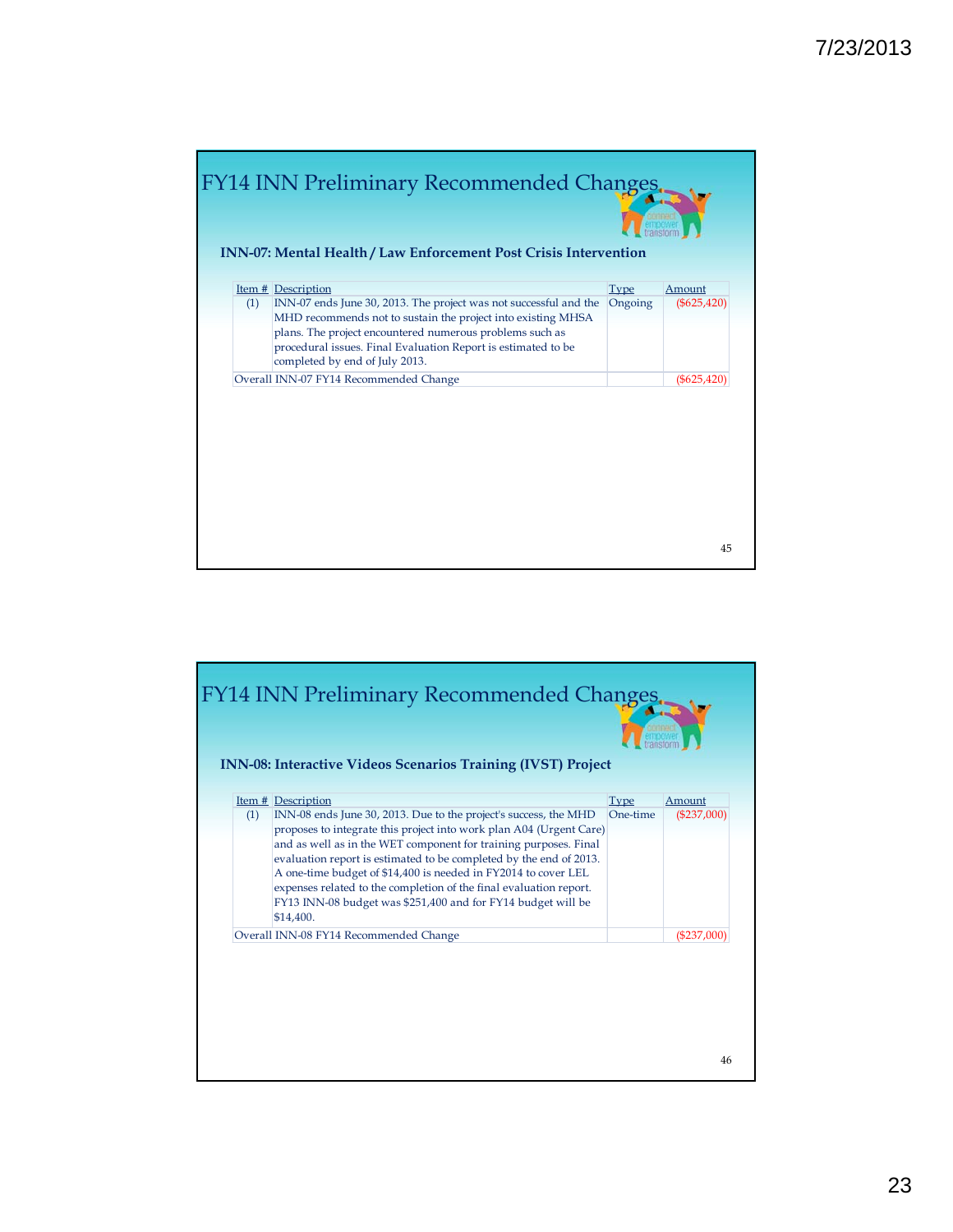

|                | <b>Workforce Education and Training (WET)</b>               |                                 |                                                |  |
|----------------|-------------------------------------------------------------|---------------------------------|------------------------------------------------|--|
|                | <b>WET Programs</b>                                         | <b>FY2013</b><br><b>Funding</b> | Recommended<br><b>FY2014</b><br><b>Funding</b> |  |
| W1             | Workforce Education and Training Coordination               | \$253,414                       | \$253,414                                      |  |
| W <sub>2</sub> | Promising Practice-Based Training                           | \$1,075,577                     | \$1,075,577                                    |  |
| W <sub>3</sub> | Improved Services and Outreach to Un-served & Underserved I | \$605,577                       | \$605,577                                      |  |
| W <sub>4</sub> | <b>Welcoming Consumers and Family Members</b>               | \$536,153                       | \$536,153                                      |  |
| W <sub>5</sub> | WET Collaboration with Key System Partners                  | \$100,000                       | \$100,000                                      |  |
| W <sub>6</sub> | A Comprehensive Mental Health Career Pathway Model          | \$181,153                       | \$181,153                                      |  |
| W7             | Stipends/Incentives to Support Mental Health Career Pathway | \$954,000                       | \$954,000                                      |  |
|                | <b>WET</b> Administration                                   | \$411,858                       | \$411,858                                      |  |
|                | <b>Total WET</b>                                            | \$4,117,732                     | \$4,117,732                                    |  |
|                | Change from FY2013                                          |                                 | \$0                                            |  |
|                |                                                             |                                 |                                                |  |
|                |                                                             |                                 |                                                |  |

48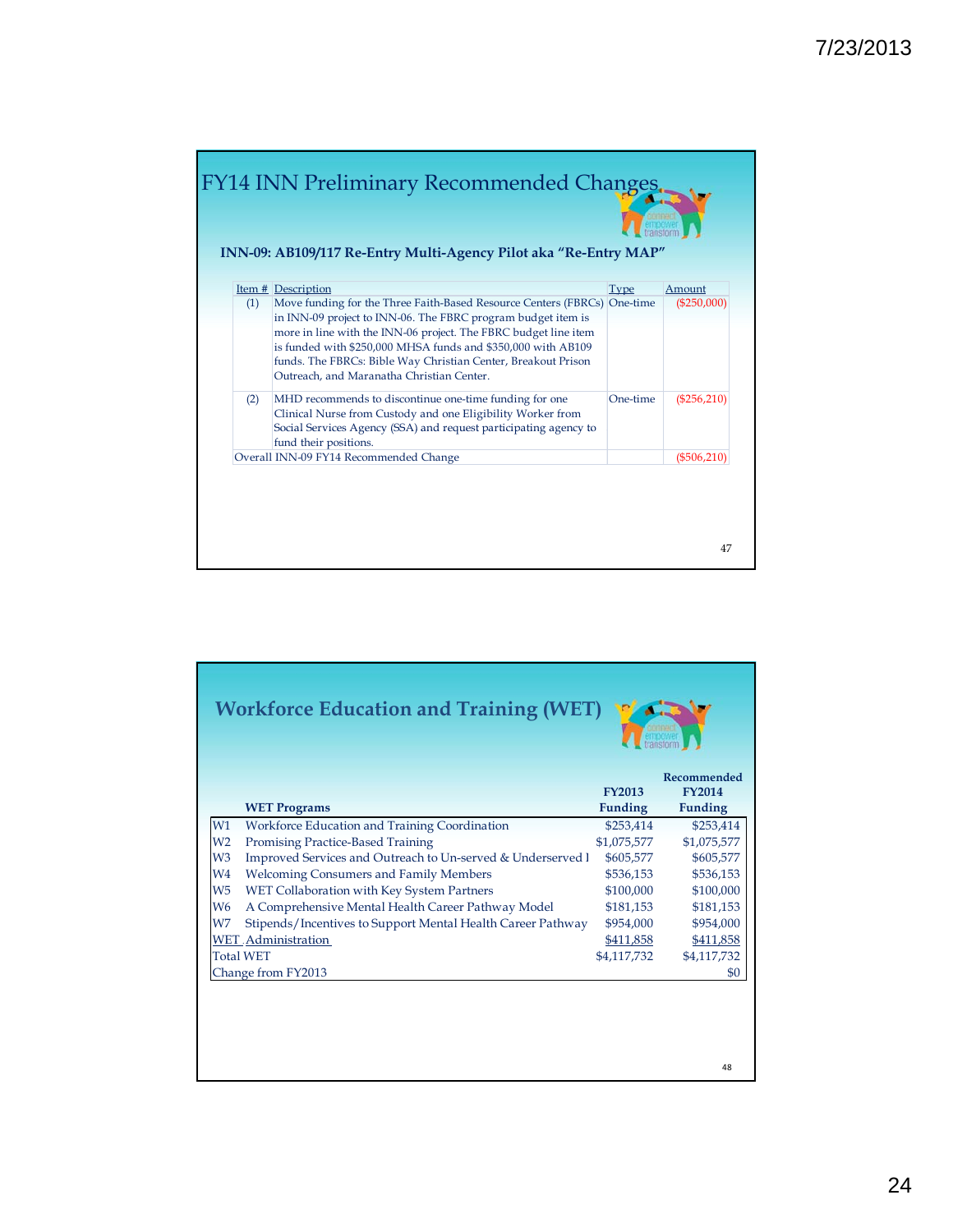

|                   |                                                                            | One-Time                       |
|-------------------|----------------------------------------------------------------------------|--------------------------------|
| <b>EHR</b>        | <b>CFTN Programs</b><br>Electronic Health Record                           | <b>Funding</b><br>\$15,601,000 |
| <b>EDW</b>        | <b>Enterprise Data Warehouse</b>                                           | \$2,644,000                    |
| CLC               | <b>Consumer Learning Centers</b>                                           | \$572,000                      |
| <b>WEB</b>        | Consumer Portal and Web Redesign                                           | \$319,000                      |
| <b>BHX</b>        | Bed and Housing Exchange                                                   | \$200,000                      |
| <b>CHR</b>        | <b>County Health Record</b>                                                | \$1,148,000                    |
|                   | MediPlex Relocation of Family & Children's Services (Kidscope, Las Plumas) | \$500,000                      |
| <b>DTMH</b>       | Renovation of Downtown Mental Health Self Help and Lobby areas             | \$313,000                      |
| <b>Total CFTN</b> |                                                                            | $$21,297,000$ *                |
|                   | *Recommended FY14 Budget Change / Reallocation of funds                    |                                |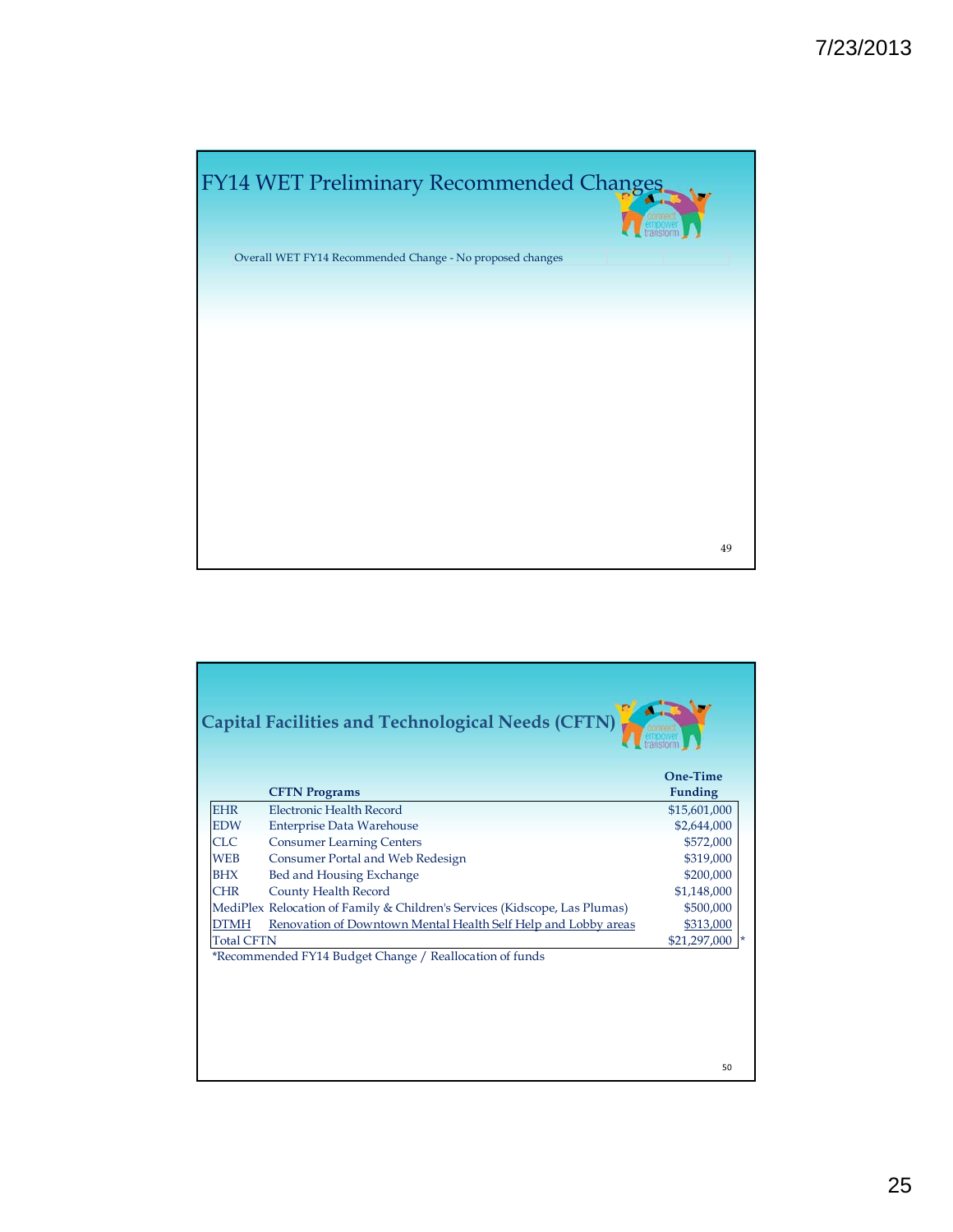

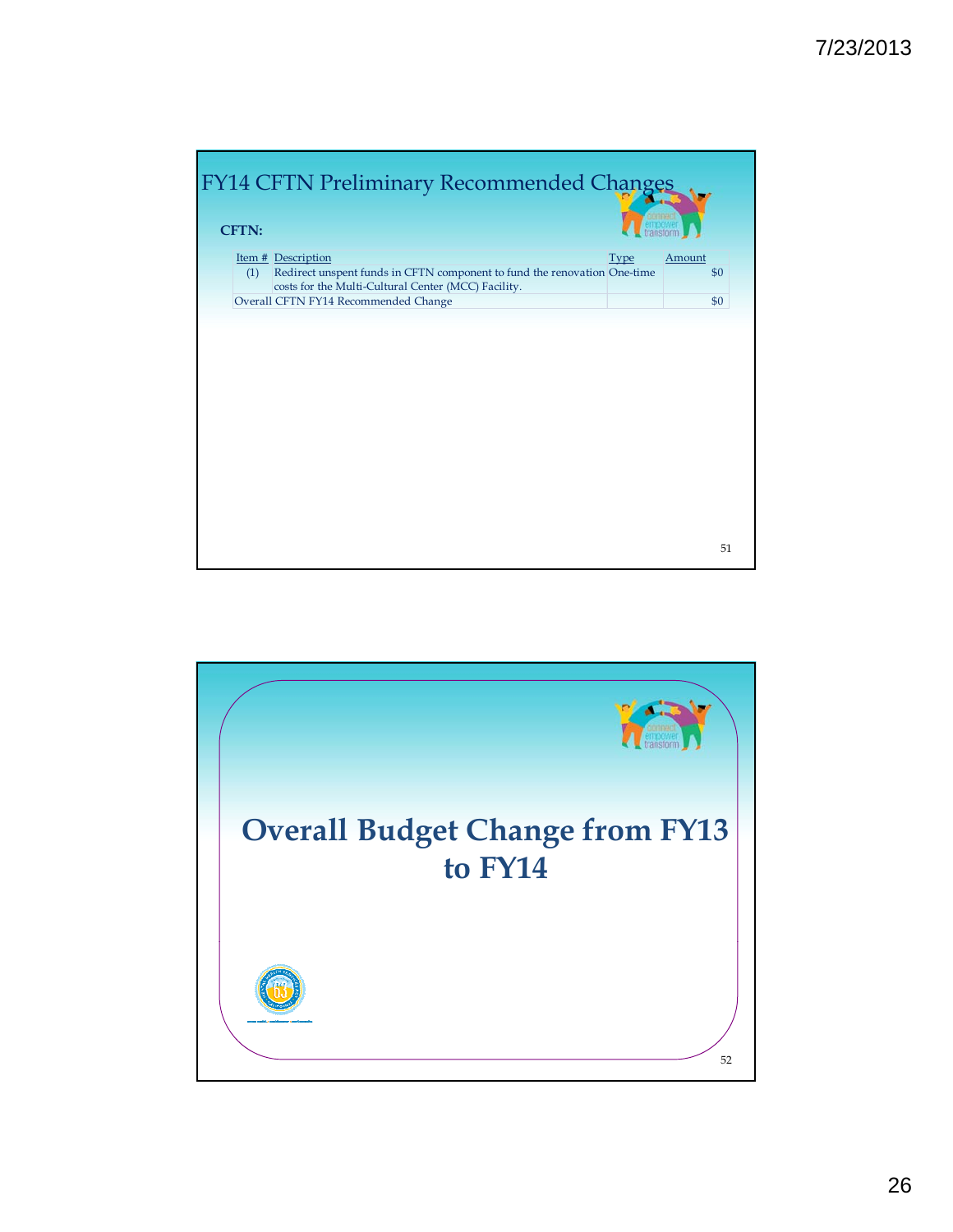|                                                | MHSA Budget - CSS / PEI / INN           |                 |                 |
|------------------------------------------------|-----------------------------------------|-----------------|-----------------|
|                                                | FY13 Budget and FY14 Recommended Budget |                 | transform       |
| <b>Budget Change</b>                           | Ongoing                                 | <b>One-Time</b> | <b>Total</b>    |
| <b>Community Services Supports (CSS)</b>       |                                         |                 |                 |
| <b>FY13</b>                                    | \$42,109,836                            | \$925,409       | \$43,035,245    |
| <b>FY14</b>                                    | \$41,507,987                            | \$2,388,831     | \$43,896,818    |
| <b>CSS</b> Change                              | (S601, 849)                             | \$1,463,422     | \$861,573       |
| <b>Prevention and Early Intervention (PEI)</b> |                                         |                 |                 |
| <b>FY13</b>                                    | \$13,686,913                            | \$6,524,726     | \$20,211,639    |
| <b>FY14</b>                                    | \$14,253,016                            | \$7,811,337     | \$22,064,353    |
| <b>PEI</b> Change                              | \$566,103                               | \$1,286,611     | \$1,852,714     |
| <b>Innovation (INN)</b>                        |                                         |                 |                 |
| <b>FY13</b>                                    | \$4,669,029                             | \$2,053,085     | \$6,722,113     |
| <b>FY14</b>                                    | \$3,254,327                             | \$1,542,875     | \$4,797,202     |
| <b>INN</b> Change                              | (\$1,414,702)                           | (\$510,210)     | $(\$1,924,912)$ |
| <b>Total Combined CSS / PEI / INN</b>          |                                         |                 |                 |
| <b>FY13</b>                                    | \$60,465,778                            | \$9,503,220     | \$69,968,998    |
| <b>FY14</b>                                    | \$59,015,330                            | \$11,743,043    | \$70,758,373    |
| <b>Total Change</b>                            | $(\$1,450,448)$                         | \$2,239,823     | \$789,375       |

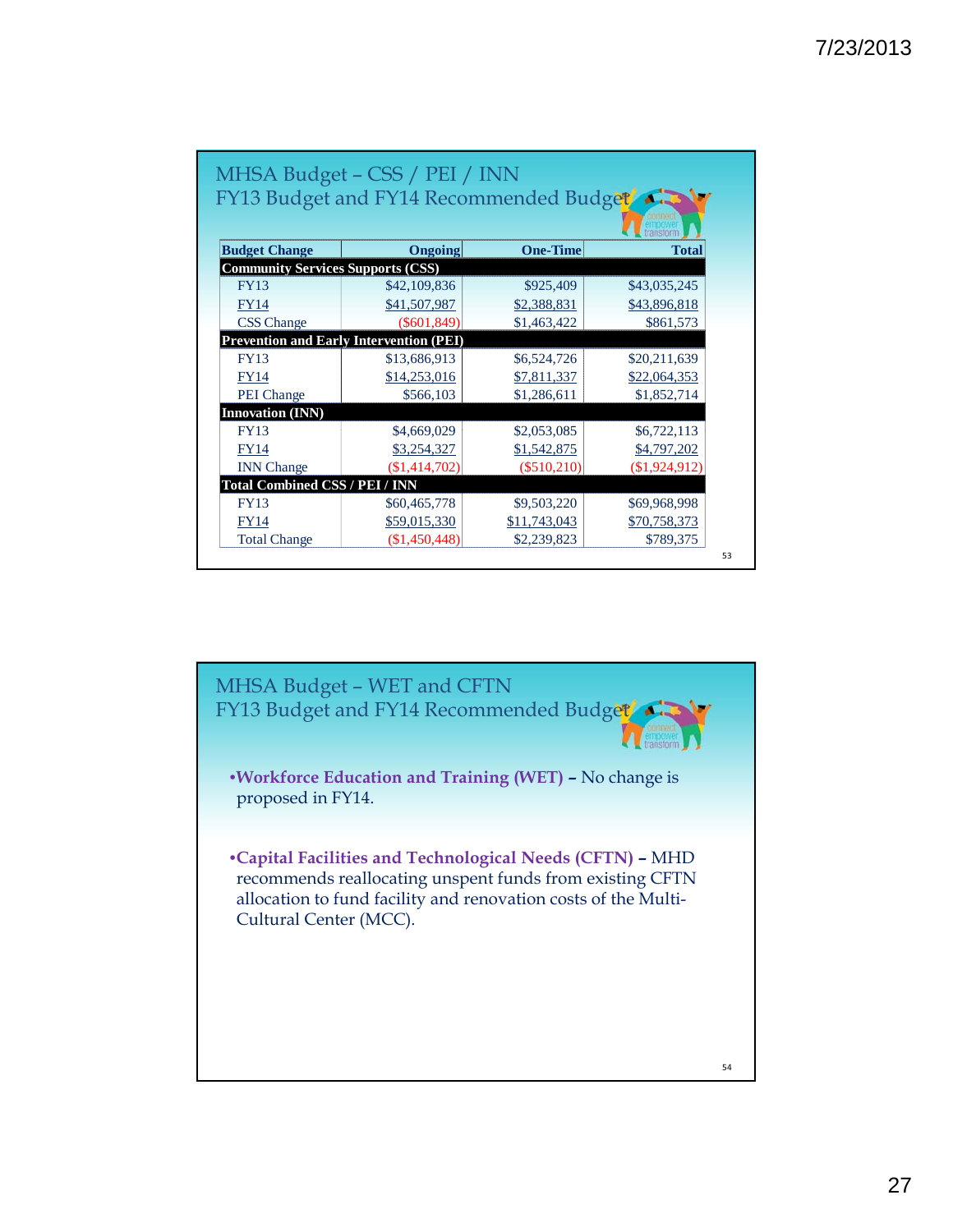|     |                                       | Item Proposed by Background Info/Description                                                                                                                                                                                                                                                                                                                                                                                                                                                                                                                                                                                                                                                              | FY14 Proposal Cost Info                                                                                                                                                                                                                                                                                    |
|-----|---------------------------------------|-----------------------------------------------------------------------------------------------------------------------------------------------------------------------------------------------------------------------------------------------------------------------------------------------------------------------------------------------------------------------------------------------------------------------------------------------------------------------------------------------------------------------------------------------------------------------------------------------------------------------------------------------------------------------------------------------------------|------------------------------------------------------------------------------------------------------------------------------------------------------------------------------------------------------------------------------------------------------------------------------------------------------------|
| (1) | Community<br>Solutions<br>(June 2013) | Community Solutions La Casa MHD contract<br>under CSS work plan A02 povides beds within a<br>12-bed residential facility for SMI adults. Current<br>program goals include assisting individuals to<br>return to the community from acute psychiatric<br>units and locked psychiatric treatment facilities<br>and to provide diversion of individuals from<br>admission to acute psychiatric hospitalization. In<br>addition, provide medication services. FY13<br>funding for the residential treament portion: Medi-<br>Cal \$80,145 and MHSA \$133,574; total \$213,719.<br>The medication services portion is \$10,209 Medi-<br>Cal and \$17,015 MHSA; total \$27,224. Combined<br>total is \$240,943. | Community Solutions proposes to<br>increase capacity and develop a<br>step-down THU. Requesting<br>funds for 12 more THU beds.<br>Cost estimated for 12 beds x<br>\$37.51 bed rate $x$ 365 days =<br>\$164,294.                                                                                            |
| (2) | Clara (May<br>2013)                   | NAMI Santa NAMI's FY13 MHD contract includes providing:<br>7 five-week Education Courses, 8 ten-week peer-to-contract budget to \$104,500 for<br>peer courses, 15 twelve-week family-to-family<br>courses, 2 six-week basic courses, and 2 six-week<br>NAMI Basic Courses; FY13 contract \$85,000<br>(MHSA WET funds). For FY14, NAMI would like<br>to provide the additional classes and services<br>offered by NAMI and New Creation Convent<br>Ministry in collaboration with Grace Community<br>Center.                                                                                                                                                                                               | NAMI proposes to increase<br>additional # of classes/services.<br>Proposal includes adding two<br>more peer-to-peer courses, three<br>Peer Pal Mentorship Matches, one<br>Peer-Based Support Groups, and<br>deleting one Basic Course; total<br>funding request reflects an<br>increase of \$19,500.<br>55 |